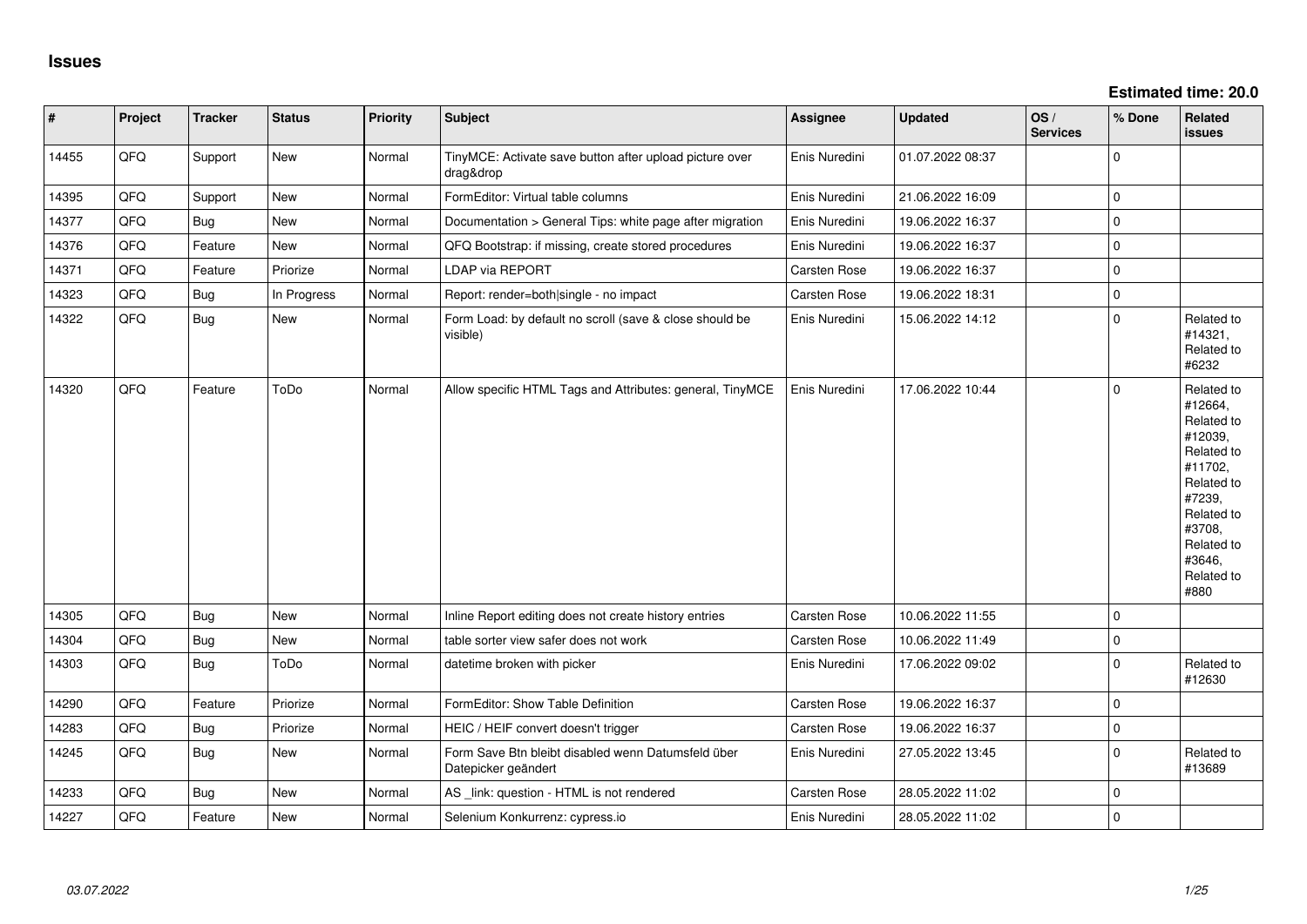| $\vert$ # | Project | <b>Tracker</b> | <b>Status</b>     | <b>Priority</b> | <b>Subject</b>                                                         | <b>Assignee</b>        | <b>Updated</b>   | OS/<br><b>Services</b> | % Done      | Related<br><b>issues</b>                                               |
|-----------|---------|----------------|-------------------|-----------------|------------------------------------------------------------------------|------------------------|------------------|------------------------|-------------|------------------------------------------------------------------------|
| 14187     | QFQ     | Feature        | New               | High            | qfq.log: show current URL                                              | <b>Carsten Rose</b>    | 28.05.2022 11:02 |                        | $\Omega$    | Related to<br>#13933,<br>Related to<br>#12532,<br>Related to<br>#11893 |
| 14185     | QFQ     | Feature        | New               | Normal          | External/Autocron.php - better suitable directory                      | Support: System        | 28.05.2022 11:03 |                        | $\mathbf 0$ |                                                                        |
| 14175     | QFQ     | <b>Bug</b>     | In Progress       | Normal          | Opening a form with no QFQ Session cookie fails                        | Carsten Rose           | 03.06.2022 10:40 |                        | $\mathbf 0$ |                                                                        |
| 14091     | QFQ     | <b>Bug</b>     | New               | Normal          | inconsistent template path for twig                                    | Carsten Rose           | 19.04.2022 18:36 |                        | $\mathbf 0$ |                                                                        |
| 14090     | QFQ     | Feature        | New               | Normal          | Nützliche _script funktionen                                           | Carsten Rose           | 28.05.2022 11:03 |                        | $\mathbf 0$ |                                                                        |
| 14077     | QFQ     | Bug            | New               | Normal          | As _link: Attribute 'class' missing by r:1 and r:3 - but should<br>set | Carsten Rose           | 28.05.2022 11:02 |                        | $\mathbf 0$ | Related to<br>#5342,<br>Related to<br>#4343                            |
| 14028     | QFQ     | Feature        | <b>New</b>        | Normal          | Required notification: visual nicer                                    | Enis Nuredini          | 28.05.2022 11:01 |                        | $\mathbf 0$ |                                                                        |
| 13945     | QFQ     | Feature        | New               | Normal          | As _link: content before/after link                                    | Enis Nuredini          | 28.05.2022 11:01 |                        | $\mathbf 0$ | Related to<br>#12262                                                   |
| 13943     | QFQ     | <b>Bug</b>     | Priorize          | Normal          | unable to find formgroup                                               | Enis Nuredini          | 28.05.2022 11:03 |                        | $\mathbf 0$ |                                                                        |
| 13900     | QFQ     | Feature        | Priorize          | Normal          | Selenium: Check das Cookie/PDF funktioniert                            | Enis Nuredini          | 25.03.2022 12:45 |                        | $\mathbf 0$ |                                                                        |
| 13899     | QFQ     | <b>Bug</b>     | ToDo              | Normal          | Selenium: zum laufen bringen                                           | Enis Nuredini          | 25.03.2022 10:24 |                        | $\mathbf 0$ |                                                                        |
| 13843     | QFQ     | Feature        | New               | Normal          | Create JWT via QFQ                                                     | Carsten Rose           | 19.03.2022 17:42 |                        | $\mathbf 0$ |                                                                        |
| 13841     | QFQ     | Feature        | New               | Normal          | Create PDF via iText - evaluate                                        | Carsten Rose           | 19.03.2022 17:42 |                        | $\mathbf 0$ |                                                                        |
| 13767     | QFQ     | <b>Bug</b>     | Feedback          | Normal          | date/time-picker: required shows up/down button orange                 | Enis Nuredini          | 16.05.2022 23:16 |                        | $\mathbf 0$ |                                                                        |
| 13757     | QFQ     | Feature        | New               | High            | QR / Bar-Code Plugin                                                   | Enis Nuredini          | 19.03.2022 17:43 |                        | $\mathbf 0$ |                                                                        |
| 13716     | QFQ     | <b>Bug</b>     | New               | High            | Firefox ask to store username/password                                 | Enis Nuredini          | 30.05.2022 09:31 |                        | $\mathbf 0$ | Related to<br>#13827                                                   |
| 13706     | QFQ     | <b>Bug</b>     | New               | Normal          | Wrong CheckType in FieldElement LastStatus of Form Cron                | Carsten Rose           | 21.01.2022 18:20 |                        | $\mathbf 0$ |                                                                        |
| 13700     | QFQ     | Feature        | New               | Normal          | Redesign qfq.io Seite                                                  | Carsten Rose           | 19.03.2022 17:43 |                        | $\mathbf 0$ |                                                                        |
| 13689     | QFQ     | <b>Bug</b>     | New               | Normal          | Enter auf Eingabefeld mit ungültigem Wert führt zu blurry<br>Seite     | Enis Nuredini          | 28.05.2022 10:53 |                        | $\mathbf 0$ | Related to<br>#14245, Has<br>duplicate<br>#11891                       |
| 13659     | QFQ     | Bug            | New               | Normal          | wrong sanitize class applied to R-store                                | Carsten Rose           | 15.01.2022 14:23 |                        | $\mathbf 0$ |                                                                        |
| 13647     | QFQ     | <b>Bug</b>     | New               | Normal          | Autofocus funktioniert nicht auf Chrome                                | Benjamin Baer          | 19.03.2022 17:44 |                        | $\mathbf 0$ |                                                                        |
| 13609     | QFQ     | Feature        | New               | Normal          | QFQ Introduction: Seite aufloesen                                      | Philipp<br>Gröbelbauer | 28.05.2022 11:02 |                        | $\mathbf 0$ |                                                                        |
| 13608     | QFQ     | Feature        | Some day<br>maybe | Normal          | Automatic Browser Language Redirect                                    | Enis Nuredini          | 17.06.2022 08:35 |                        | $\mathbf 0$ |                                                                        |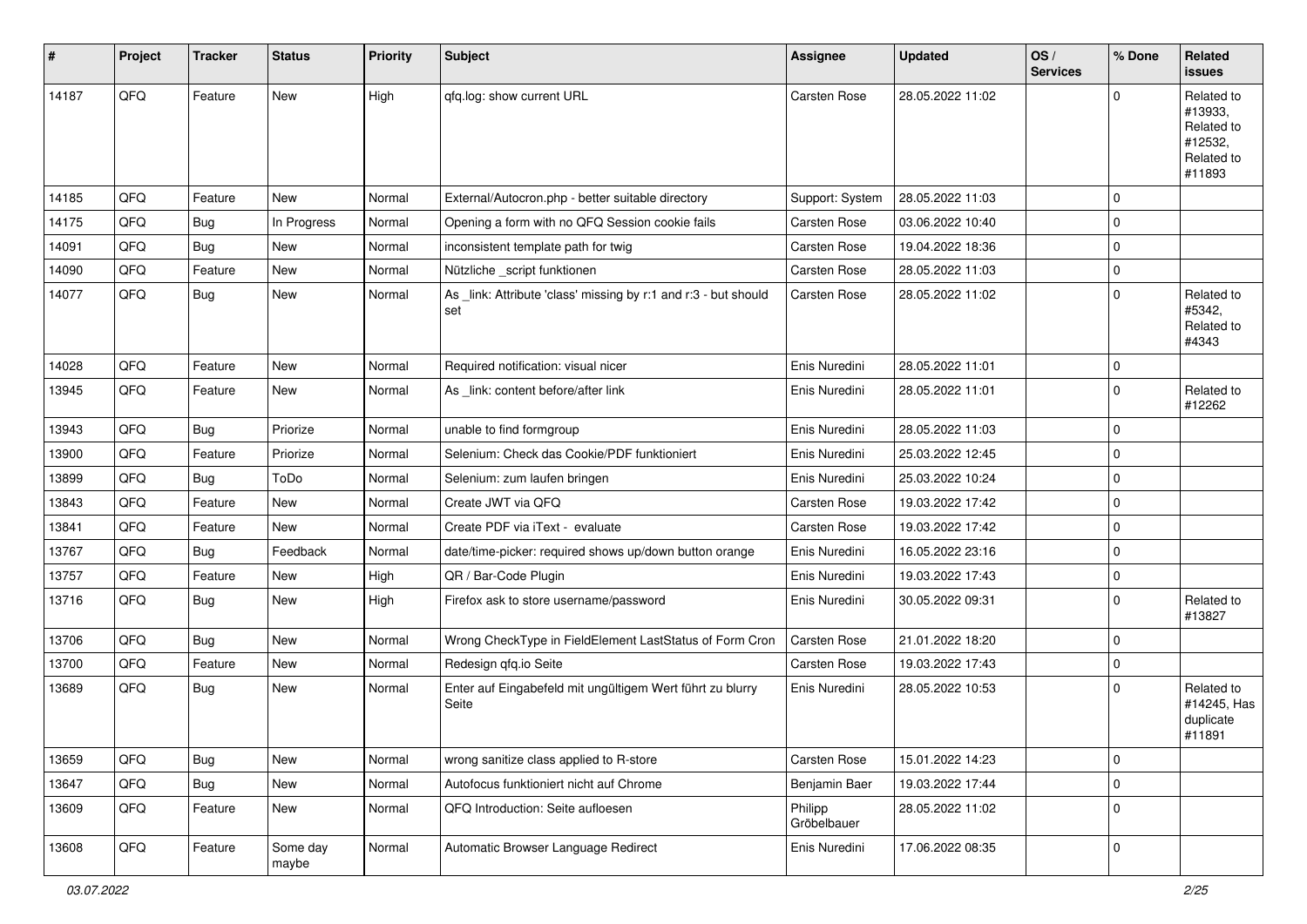| #     | Project | <b>Tracker</b> | <b>Status</b>              | <b>Priority</b> | <b>Subject</b>                                                                           | Assignee            | <b>Updated</b>   | OS/<br><b>Services</b> | % Done      | <b>Related</b><br><b>issues</b>                                        |
|-------|---------|----------------|----------------------------|-----------------|------------------------------------------------------------------------------------------|---------------------|------------------|------------------------|-------------|------------------------------------------------------------------------|
| 13592 | QFQ     | <b>Bug</b>     | <b>New</b>                 | Normal          | QFQ Build Queue: das vergeben von Tags klappt nicht. Es<br>werden keine Releases gebaut. | Carsten Rose        | 19.03.2022 17:45 |                        | $\mathbf 0$ |                                                                        |
| 13566 | QFQ     | Feature        | Ready to sync<br>(develop) | Normal          | Delete config-example.gfg.php file                                                       | Carsten Rose        | 23.12.2021 09:25 |                        | $\mathbf 0$ |                                                                        |
| 13528 | QFQ     | Bug            | <b>New</b>                 | Normal          | gfg.io > releases: es wird kein neues Release angelegt                                   | Benjamin Baer       | 19.03.2022 17:46 |                        | $\mathbf 0$ |                                                                        |
| 13467 | QFQ     | Feature        | <b>New</b>                 | Normal          | ChangeLog Generator                                                                      | Carsten Rose        | 19.03.2022 17:46 |                        | $\mathbf 0$ | Related to<br>#11460                                                   |
| 13460 | QFQ     | Bug            | <b>New</b>                 | Normal          | Doc: Password set/reset  password should not processed<br>with 'html encode'             | Carsten Rose        | 19.03.2022 17:46 |                        | $\Omega$    |                                                                        |
| 13451 | QFQ     | Bug            | New                        | Normal          | Character Counter / Max Character: Problem in Safari                                     | Carsten Rose        | 15.04.2022 17:18 |                        | $\pmb{0}$   |                                                                        |
| 13354 | QFQ     | Feature        | <b>New</b>                 | Normal          | Using Websocket in QFQ                                                                   | Carsten Rose        | 10.11.2021 15:47 |                        | $\pmb{0}$   |                                                                        |
| 13332 | QFQ     | Bug            | <b>New</b>                 | Normal          | Multi Form: Required Felder werden visuell nicht markiert.                               | Carsten Rose        | 19.03.2022 17:47 |                        | $\pmb{0}$   |                                                                        |
| 13331 | QFQ     | Bug            | New                        | Normal          | Multi Form: Clear Icon misplaced                                                         | Carsten Rose        | 19.03.2022 17:47 |                        | $\mathbf 0$ |                                                                        |
| 12989 | QFQ     | Bug            | New                        | Normal          | empty string does not trigger dynamic update                                             | Enis Nuredini       | 28.05.2022 11:09 |                        | $\pmb{0}$   |                                                                        |
| 12974 | QFQ     | Bug            | <b>New</b>                 | High            | Sanitize Queries in Action-Elements                                                      | Carsten Rose        | 07.12.2021 17:19 |                        | $\pmb{0}$   |                                                                        |
| 12716 | QFQ     | <b>Bug</b>     | <b>New</b>                 | Normal          | template group: Pattern only applied to first instance                                   | Carsten Rose        | 19.03.2022 17:47 |                        | $\pmb{0}$   |                                                                        |
| 12714 | QFQ     | Bug            | New                        | Normal          | Conversion of GIF to PDF broken when GIF contains Alpha.                                 | Carsten Rose        | 19.03.2022 17:49 |                        | $\pmb{0}$   |                                                                        |
| 12702 | QFQ     | <b>Bug</b>     | New                        | High            | templateGroup: broken in multiDb Setup                                                   | Carsten Rose        | 14.12.2021 16:02 |                        | $\mathbf 0$ |                                                                        |
| 12679 | QFQ     | Feature        | New                        | Normal          | tablesorter: custom column width                                                         | Carsten Rose        | 16.06.2021 11:10 |                        | $\pmb{0}$   |                                                                        |
| 12670 | QFQ     | <b>Bug</b>     | New                        | High            | Dropdown-Menu classes können nicht mehr angegeben<br>werden                              | Carsten Rose        | 07.12.2021 17:19 |                        | $\mathbf 0$ |                                                                        |
| 12664 | QFQ     | Feature        | <b>New</b>                 | Normal          | TinyMCE: report/remove malicous HTML/JS Code                                             | Carsten Rose        | 19.03.2022 17:47 |                        | $\Omega$    | Related to<br>#14320                                                   |
| 12630 | QFQ     | Feature        | In Progress                | Normal          | Input: date[time]: min / max values                                                      | Enis Nuredini       | 20.06.2022 18:31 |                        | $\Omega$    | Related to<br>#10096,<br>Related to<br>#14302.<br>Related to<br>#14303 |
| 12611 | QFQ     | Feature        | Some day<br>maybe          | Normal          | Refactoring: Bootstrap with Lazy Loading                                                 | Carsten Rose        | 08.06.2022 10:37 |                        | $\Omega$    | Related to<br>#12490,<br>Related to<br>#10013,<br>Related to<br>#7732  |
| 12603 | QFQ     | Feature        | New                        | Normal          | Dropdown (Select), Radio, checkbox:<br>itemListAlways={{!SELECT key, value}}             | <b>Carsten Rose</b> | 19.03.2022 17:47 |                        | $\Omega$    |                                                                        |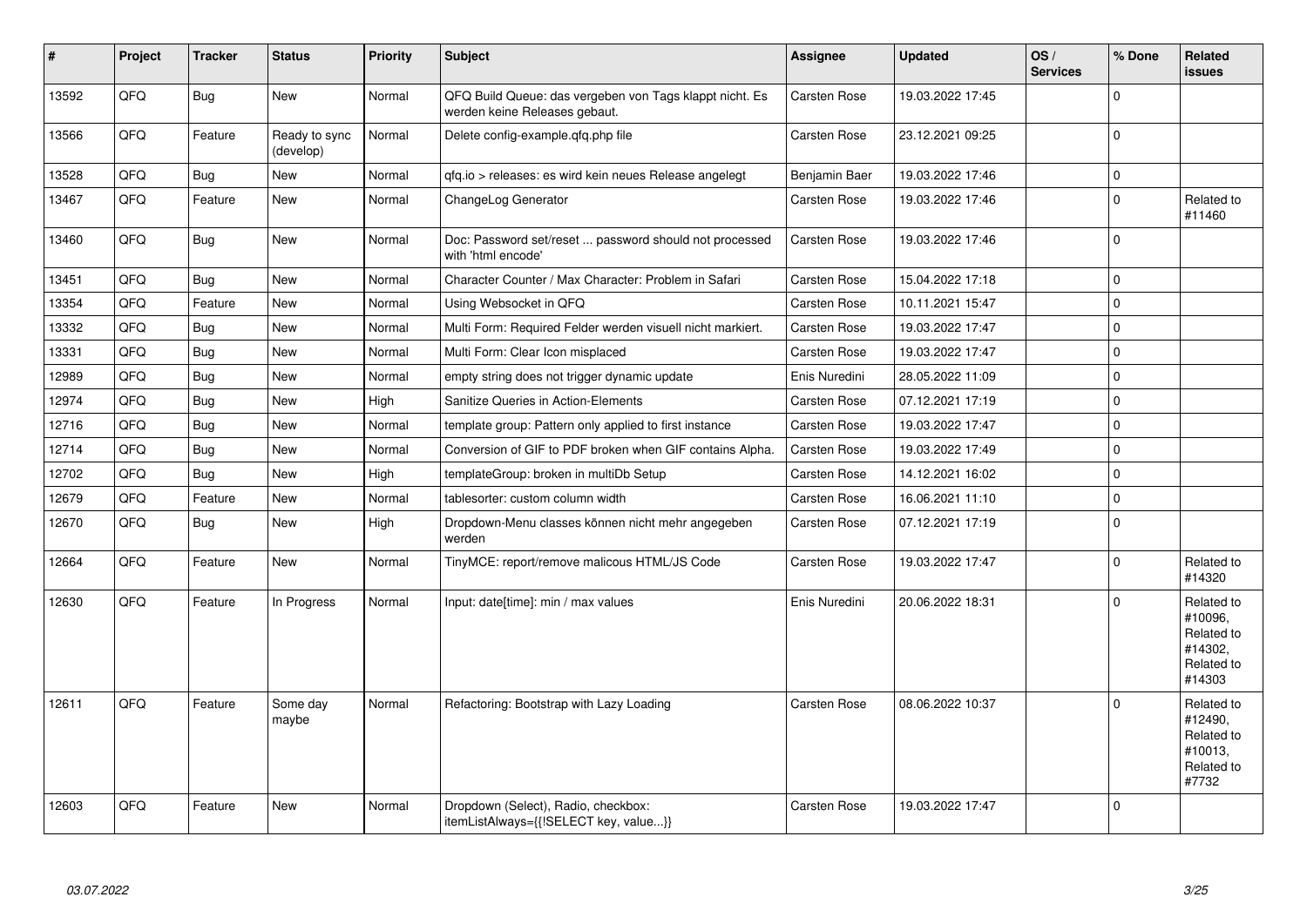| #     | Project | <b>Tracker</b> | <b>Status</b> | <b>Priority</b> | <b>Subject</b>                                                                                                                                      | Assignee            | <b>Updated</b>   | OS/<br><b>Services</b> | % Done      | <b>Related</b><br><b>issues</b>                                       |
|-------|---------|----------------|---------------|-----------------|-----------------------------------------------------------------------------------------------------------------------------------------------------|---------------------|------------------|------------------------|-------------|-----------------------------------------------------------------------|
| 12581 | QFQ     | Bug            | <b>New</b>    | Normal          | Form.forward=close: Record 'new' in new browser tab > save<br>(& close) >> Form is not reloaded with new created record id<br>and stays in mode=new | <b>Carsten Rose</b> | 19.03.2022 17:48 |                        | $\mathbf 0$ |                                                                       |
| 12556 | QFQ     | Feature        | <b>New</b>    | Normal          | Pills Title: colored = static or dynamic on allrequiredgiven                                                                                        | Benjamin Baer       | 19.03.2022 17:49 |                        | $\pmb{0}$   |                                                                       |
| 12546 | QFQ     | <b>Bug</b>     | Feedback      | Normal          | Branch 'Development' - Unit Tests mit dirty workaround<br>angepasst                                                                                 | Carsten Rose        | 19.03.2022 17:48 |                        | $\Omega$    |                                                                       |
| 12545 | QFQ     | <b>Bug</b>     | <b>New</b>    | Urgent          | sql.log not created / updated                                                                                                                       | Carsten Rose        | 14.12.2021 16:02 |                        | $\mathbf 0$ |                                                                       |
| 12544 | QFQ     | Feature        | <b>New</b>    | High            | a) ' AS _link' new also as ' AS _format', b) sortierung via<br>'display: none;', c) ' format' benoeitgt nicht zwingend<br>u/U/p/m/z/d               | Carsten Rose        | 14.12.2021 16:03 |                        | $\Omega$    |                                                                       |
| 12532 | QFQ     | Feature        | <b>New</b>    | High            | SIP-Parameter bei Seitenaufruf in Browser-Console<br>anzeigen                                                                                       | Carsten Rose        | 07.12.2021 17:19 |                        | $\mathbf 0$ | Related to<br>#11893,<br>Related to<br>#14187                         |
| 12520 | QFQ     | <b>Bug</b>     | New           | Normal          | Switch FE User: still active even FE User session expired                                                                                           | Carsten Rose        | 19.03.2022 17:48 |                        | $\mathbf 0$ |                                                                       |
| 12513 | QFQ     | Bug            | <b>New</b>    | High            | Implement server side check of maxlength                                                                                                            | Carsten Rose        | 07.12.2021 17:19 |                        | $\mathsf 0$ |                                                                       |
| 12512 | QFQ     | Bug            | New           | Normal          | Some MySQL Installation can't use 'stored procedures'                                                                                               | Carsten Rose        | 19.03.2022 17:48 |                        | $\mathbf 0$ |                                                                       |
| 12508 | QFQ     | Bug            | In Progress   | High            | qfq Form: sendMail                                                                                                                                  | Karin Niffeler      | 19.03.2022 17:48 |                        | $\pmb{0}$   |                                                                       |
| 12504 | QFQ     | Feature        | Priorize      | Normal          | sql.log: report fe.id                                                                                                                               | Carsten Rose        | 05.05.2021 22:09 |                        | $\mathbf 0$ |                                                                       |
| 12503 | QFQ     | Feature        | Priorize      | Normal          | Detect dangerous UPDATE statement with missing WHERE                                                                                                | Carsten Rose        | 05.05.2021 22:09 |                        | $\pmb{0}$   |                                                                       |
| 12490 | QFQ     | Feature        | <b>New</b>    | Normal          | Loading Plugins in QFQ - see what tinymce does. (lazy<br>loading)                                                                                   | Benjamin Baer       | 08.06.2022 10:37 |                        | $\Omega$    | Related to<br>#12611,<br>Related to<br>#10013,<br>Related to<br>#7732 |
| 12480 | OFQ     | Feature        | <b>New</b>    | Normal          | If QFQ upgrade is running, block further request                                                                                                    | Carsten Rose        | 03.05.2021 20:45 |                        | $\Omega$    |                                                                       |
| 12477 | QFQ     | Feature        | <b>New</b>    | Normal          | Support for refactoring: Form, FormElement, diverse<br>Tabellen/Spalten, tt-content Records                                                         | Carsten Rose        | 03.05.2021 20:45 |                        | $\Omega$    |                                                                       |
| 12476 | QFQ     | Feature        | <b>New</b>    | Normal          | clearMe: a) should trigger 'dirty', b) sticky on textarea resize                                                                                    | Benjamin Baer       | 04.01.2022 08:40 |                        | $\mathbf 0$ | Related to<br>#9528                                                   |
| 12474 | QFQ     | Feature        | <b>New</b>    | Normal          | Check BaseConfigURL if it is given and the the last char is '/'                                                                                     | Carsten Rose        | 03.05.2021 20:45 |                        | $\mathbf 0$ |                                                                       |
| 12468 | QFQ     | Bug            | <b>New</b>    | Urgent          | Form: update Form.title after save                                                                                                                  | Carsten Rose        | 03.05.2021 21:12 |                        | $\mathbf 0$ |                                                                       |
| 12465 | QFQ     | Feature        | <b>New</b>    | Normal          | QFQ Function: use in FE to fill StoreRecord                                                                                                         | Carsten Rose        | 05.05.2021 21:58 |                        | $\pmb{0}$   |                                                                       |
| 12463 | QFQ     | Bug            | ToDo          | High            | QFQ Function: 'function' and 'sql' on same level - output of<br>sal is shown two times.                                                             | Carsten Rose        | 15.12.2021 16:31 |                        | $\mathbf 0$ |                                                                       |
| 12452 | QFQ     | Feature        | Priorize      | Normal          | BaseURL: alsways with '/' at the end                                                                                                                | Carsten Rose        | 19.06.2022 13:45 |                        | $\Omega$    | Related to<br>#10782                                                  |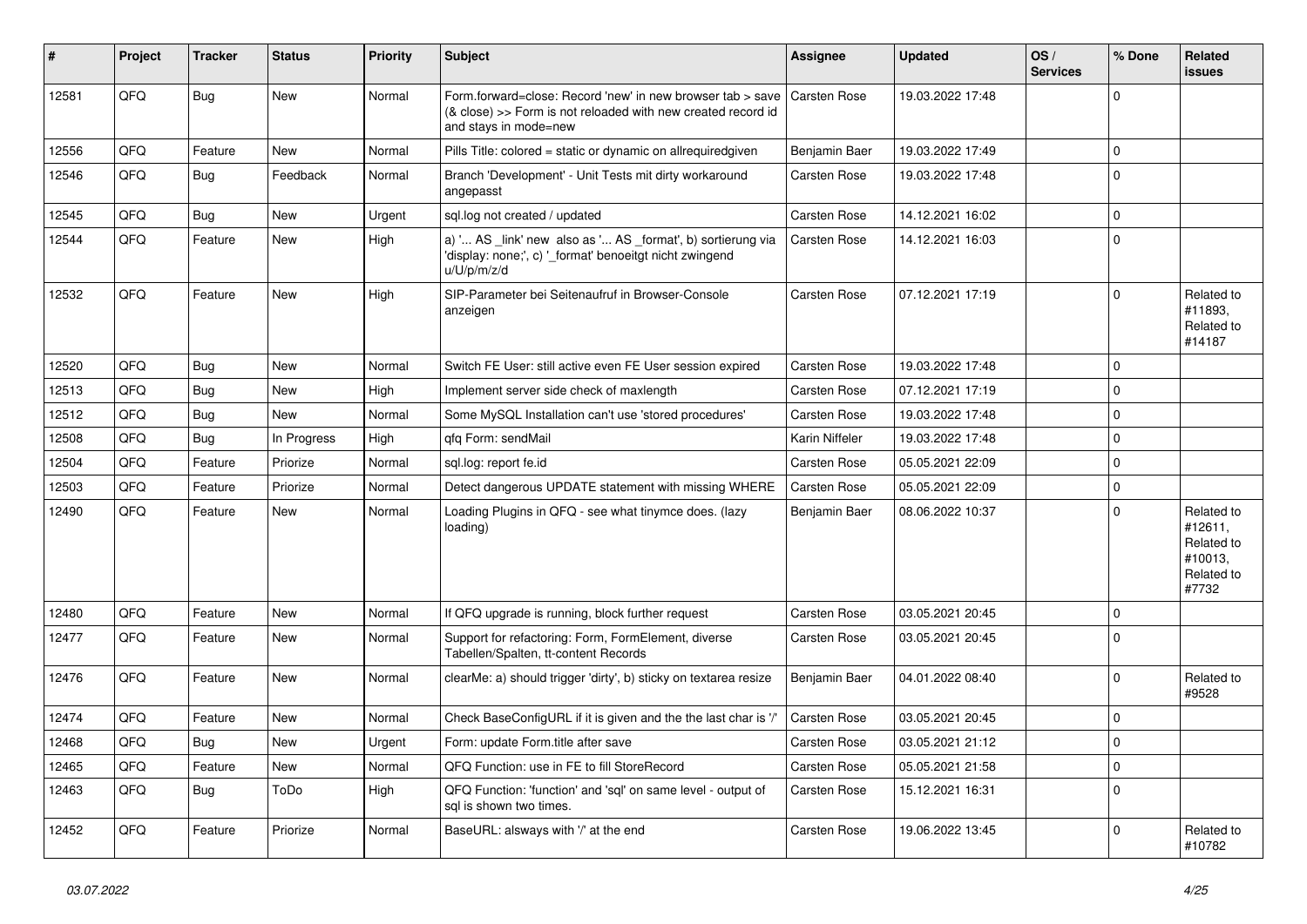| #     | Project | <b>Tracker</b> | <b>Status</b>     | <b>Priority</b> | <b>Subject</b>                                                                                                 | <b>Assignee</b> | <b>Updated</b>   | OS/<br><b>Services</b> | % Done      | <b>Related</b><br><b>issues</b>                                             |
|-------|---------|----------------|-------------------|-----------------|----------------------------------------------------------------------------------------------------------------|-----------------|------------------|------------------------|-------------|-----------------------------------------------------------------------------|
| 12439 | QFQ     | Feature        | In Progress       | Normal          | TinyMCE Paste from Word & Character Count/Limit                                                                | Carsten Rose    | 05.05.2021 22:15 |                        | $\mathbf 0$ |                                                                             |
| 12413 | QFQ     | Feature        | New               | Normal          | STORE TYPO3: enhance for {{be users.email:T}},<br>{{fe_users.email:T}}                                         | Carsten Rose    | 03.05.2021 20:45 |                        | $\Omega$    | Related to<br>#12412,<br>Related to<br>#10012                               |
| 12412 | QFQ     | Feature        | <b>New</b>        | Normal          | Action/Escape qualifier 'e' (empty), '0': if given, an empty<br>string (or '0') will be treated as 'not found' | Carsten Rose    | 08.05.2021 09:40 |                        | $\Omega$    | Related to<br>#12413,<br>Related to<br>#10012                               |
| 12400 | QFQ     | Feature        | New               | Normal          | Tutorial ist in QFQ Doku, Wird in der Suche gefunden, es<br>gibt aber kein Menupunkt - Inhalt ueberpruefen     | Carsten Rose    | 03.05.2021 20:45 |                        | $\mathbf 0$ |                                                                             |
| 12395 | QFQ     | Bug            | ToDo              | High            | QFQ Function: Result two times shown                                                                           | Carsten Rose    | 18.02.2022 08:59 |                        | $\mathbf 0$ |                                                                             |
| 12337 | QFQ     | Feature        | Some day<br>maybe | Normal          | Database.php: better caching                                                                                   | Carsten Rose    | 16.09.2021 15:10 |                        | $\mathbf 0$ |                                                                             |
| 12330 | QFQ     | Feature        | New               | Normal          | Copy to input field / text area / TinyMCE                                                                      | Carsten Rose    | 07.04.2021 09:01 |                        | $\mathbf 0$ |                                                                             |
| 12327 | QFQ     | Bug            | New               | Normal          | Copy to clipboard: Glyphicon can not be changed                                                                | Carsten Rose    | 27.12.2021 17:59 |                        | $\mathbf 0$ |                                                                             |
| 12325 | QFQ     | Bug            | Priorize          | Normal          | MultiDB form.dbIndex not working for report syntax                                                             | Carsten Rose    | 07.09.2021 13:37 |                        | $\mathbf 0$ | Related to<br>#12145,<br>Related to<br>#12314                               |
| 12315 | QFQ     | Feature        | Some day<br>maybe | Normal          | Form History (Diffs) / Backups                                                                                 | Carsten Rose    | 16.09.2021 15:10 |                        | $\mathbf 0$ |                                                                             |
| 12269 | QFQ     | Feature        | <b>New</b>        | Normal          | 2FA - Login                                                                                                    | Carsten Rose    | 03.05.2021 20:45 |                        | 0           |                                                                             |
| 12262 | QFQ     | Feature        | ToDo              | Normal          | Form buttons on top: more customable                                                                           | Enis Nuredini   | 17.06.2022 10:44 |                        | $\Omega$    | Related to<br>#13945, Has<br>duplicate<br>#4046, Has<br>duplicate<br>#10080 |
| 12187 | QFQ     | Bug            | New               | Normal          | Trigger FormAsFile() via Report: probably problem with multi<br>DB setup                                       | Carsten Rose    | 20.03.2021 21:20 |                        | $\mathbf 0$ |                                                                             |
| 12186 | QFQ     | Feature        | New               | High            | TinyMCE Config für Objekte                                                                                     | Carsten Rose    | 07.12.2021 17:19 |                        | 0           | <b>Blocks</b><br>#12632                                                     |
| 12163 | QFQ     | Feature        | <b>New</b>        | Normal          | Checkbox: table wrap                                                                                           | Carsten Rose    | 03.05.2021 20:51 |                        | $\mathbf 0$ |                                                                             |
| 12162 | QFQ     | Feature        | New               | Normal          | FE.type=sendmail: personalized mailing (several mails) via<br>template                                         | Carsten Rose    | 03.05.2021 20:45 |                        | 0           |                                                                             |
| 12156 | QFQ     | Feature        | New               | Normal          | Form: Optional disable 'leave page'                                                                            |                 | 03.05.2021 20:45 |                        | 0           |                                                                             |
| 12146 | QFQ     | Feature        | New               | Normal          | Autocron Job: Anzeigen wann der naechste Job ausgefuehrt<br>wird, resp das er nicht ausgefuehrt wird           | Carsten Rose    | 15.03.2021 15:23 |                        | 0           |                                                                             |
| 12135 | QFQ     | Feature        | New               | Normal          | Subrecord: Notiz                                                                                               |                 | 24.04.2021 16:58 |                        | $\pmb{0}$   |                                                                             |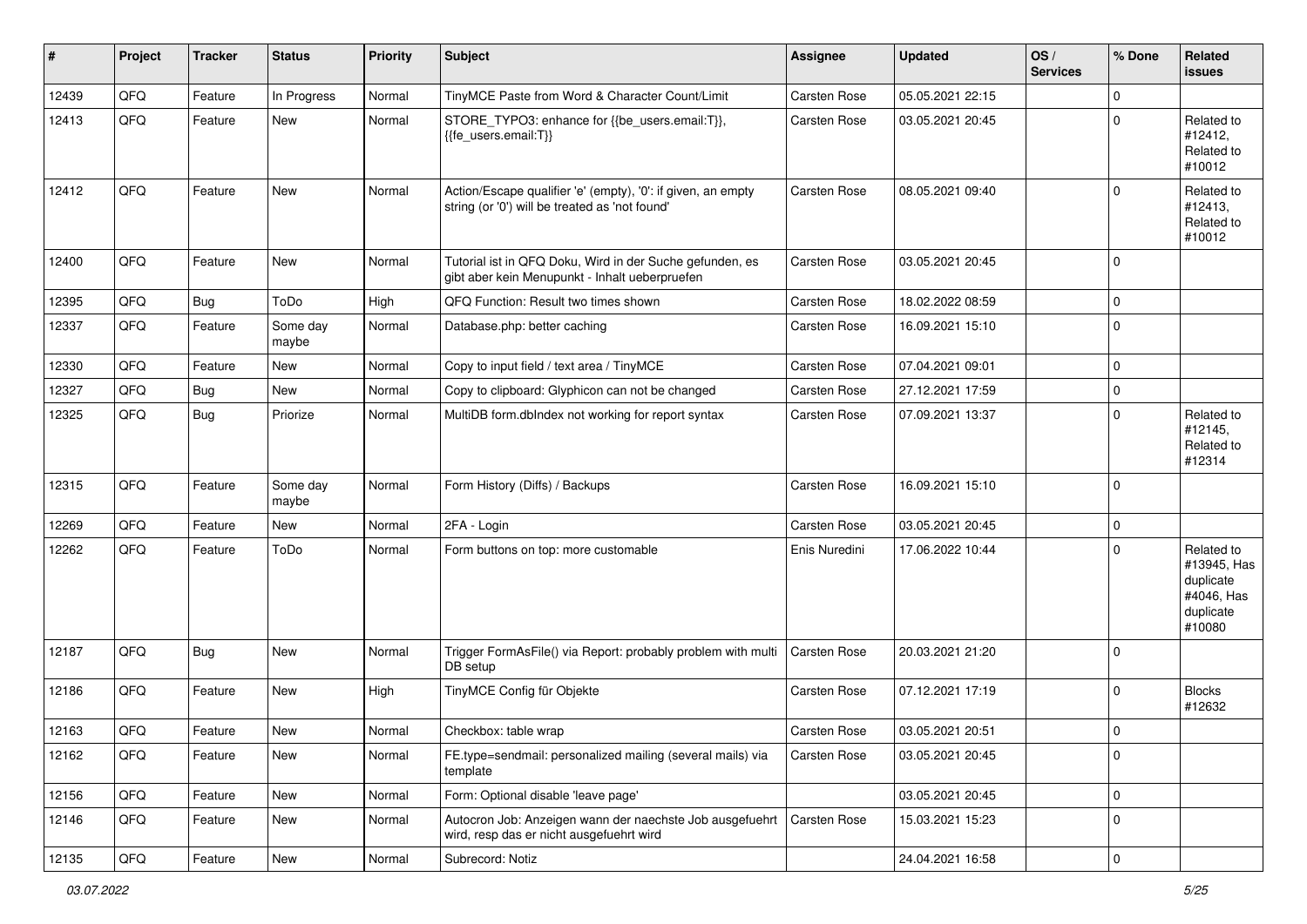| #     | Project | <b>Tracker</b> | <b>Status</b> | <b>Priority</b> | <b>Subject</b>                                                                                       | <b>Assignee</b>                                        | <b>Updated</b>   | OS/<br><b>Services</b> | % Done      | Related<br><b>issues</b>                      |                      |
|-------|---------|----------------|---------------|-----------------|------------------------------------------------------------------------------------------------------|--------------------------------------------------------|------------------|------------------------|-------------|-----------------------------------------------|----------------------|
| 12133 | QFQ     | Bug            | <b>New</b>    | Normal          | NPM, phpSpreadSheet aktualisieren                                                                    | Carsten Rose                                           | 15.03.2021 09:04 |                        | $\Omega$    |                                               |                      |
| 12119 | QFQ     | Feature        | <b>New</b>    | Normal          | AS paged: error message missing if there ist no 'r' argument.                                        | Carsten Rose                                           | 03.05.2021 20:51 |                        | $\mathbf 0$ |                                               |                      |
| 12109 | QFQ     | Feature        | <b>New</b>    | Normal          | Donwload Link: Plain, SIP, Persistent Link, Peristent SIP -<br>new notation                          | Carsten Rose                                           | 03.05.2021 20:45 |                        | $\mathbf 0$ | Related to<br>#12085                          |                      |
| 12066 | QFQ     | Bug            | <b>New</b>    | High            | enterAsSubmit: Forward wird nicht ausgeführt                                                         | Enis Nuredini                                          | 29.05.2022 09:23 |                        | $\mathbf 0$ |                                               |                      |
| 12045 | QFQ     | <b>Bug</b>     | <b>New</b>    | Normal          | templateGroup afterSave FE: Aufruf ohne<br>sglHonorFormElements funktioniert nicht                   | Carsten Rose                                           | 18.02.2021 16:33 |                        | $\mathbf 0$ |                                               |                      |
| 12040 | QFQ     | Bug            | <b>New</b>    | Normal          | FE Mode 'hidden' für zwei FEs auf einer Zeile                                                        | <b>Carsten Rose</b>                                    | 18.02.2021 10:13 |                        | $\mathbf 0$ |                                               |                      |
| 12039 | QFQ     | Feature        | New           | Normal          | Missing htmlSpecialChar() in pre processing on form submit                                           |                                                        | 18.02.2021 00:09 |                        | $\mathbf 0$ | Related to<br>#14320                          |                      |
| 12038 | QFQ     | Feature        | New           | Normal          | a) STORE_VAR: filenameOnlyStripUniq, b) SP:<br>QSTRIPUNIQ()                                          |                                                        | 17.02.2021 23:55 |                        | $\mathbf 0$ |                                               |                      |
| 12024 | QFQ     | Feature        | New           | Normal          | Excel Export: text columns by default decode<br>htmlspeciachar()                                     | Carsten Rose                                           | 17.02.2021 23:55 |                        | $\mathbf 0$ | Related to<br>#12022                          |                      |
| 12023 | QFQ     | Feature        | New           | Normal          | MySQL Stored Precdure: QDECODESPECIALCHAR()                                                          | Carsten Rose                                           | 16.02.2021 11:16 |                        | $\Omega$    | Related to<br>#12022                          |                      |
| 11980 | QFQ     | Feature        | In Progress   | Normal          | protected verzeichnis MUSS geschützt werden                                                          | Carsten Rose                                           | 07.09.2021 13:30 |                        | $\mathbf 0$ |                                               |                      |
| 11955 | QFQ     | Feature        | <b>New</b>    | Normal          | subrecord: new title option to set <th> attributes - e.g. to<br/>customize tablesorter options.</th> | attributes - e.g. to<br>customize tablesorter options. | Carsten Rose     | 03.05.2021 20:47       |             | $\Omega$                                      | Related to<br>#11775 |
| 11893 | QFQ     | Feature        | New           | High            | Broken SIP: a) only report one time, b) only report in main<br>column                                | Carsten Rose                                           | 12.05.2021 12:13 |                        | $\Omega$    | Related to<br>#12532,<br>Related to<br>#14187 |                      |
| 11892 | QFQ     | Feature        | <b>New</b>    | Normal          | tablesorter: columns with links are hard to order - new<br>qualifier 'Y: <ord>'</ord>                | Enis Nuredini                                          | 23.03.2022 09:22 |                        | $\mathbf 0$ |                                               |                      |
| 11850 | QFQ     | Feature        | <b>New</b>    | Urgent          | Wizard Form: basierend auf einer Tabelle eine Form<br>anlegen.                                       |                                                        | 03.05.2021 21:12 |                        | $\mathbf 0$ | Blocked by<br>#8082                           |                      |
| 11775 | QFQ     | Feature        | <b>New</b>    | Normal          | Subrecord Tooltip pro Feld                                                                           | Carsten Rose                                           | 18.12.2020 15:22 |                        | $\Omega$    | Related to<br>#11955                          |                      |
| 11752 | QFQ     | Bug            | New           | Normal          | checkbox renders multiple input elements with same name                                              | Carsten Rose                                           | 17.12.2020 14:58 |                        | $\Omega$    | Related to<br>#11750                          |                      |
| 11747 | QFQ     | Feature        | New           | Normal          | Maintenance Page with Redirect                                                                       | Carsten Rose                                           | 03.05.2021 20:47 |                        | $\mathbf 0$ | Related to<br>#11741                          |                      |
| 11716 | QFQ     | Feature        | New           | Normal          | Form an beliebiger Stelle im Report anzeigen                                                         |                                                        | 09.12.2020 09:47 |                        | $\mathbf 0$ |                                               |                      |
| 11715 | QFQ     | <b>Bug</b>     | <b>New</b>    | Normal          | acceptZeroAsRequired and requiredOffButMark do not<br>coincide                                       |                                                        | 08.12.2020 12:13 |                        | $\mathbf 0$ |                                               |                      |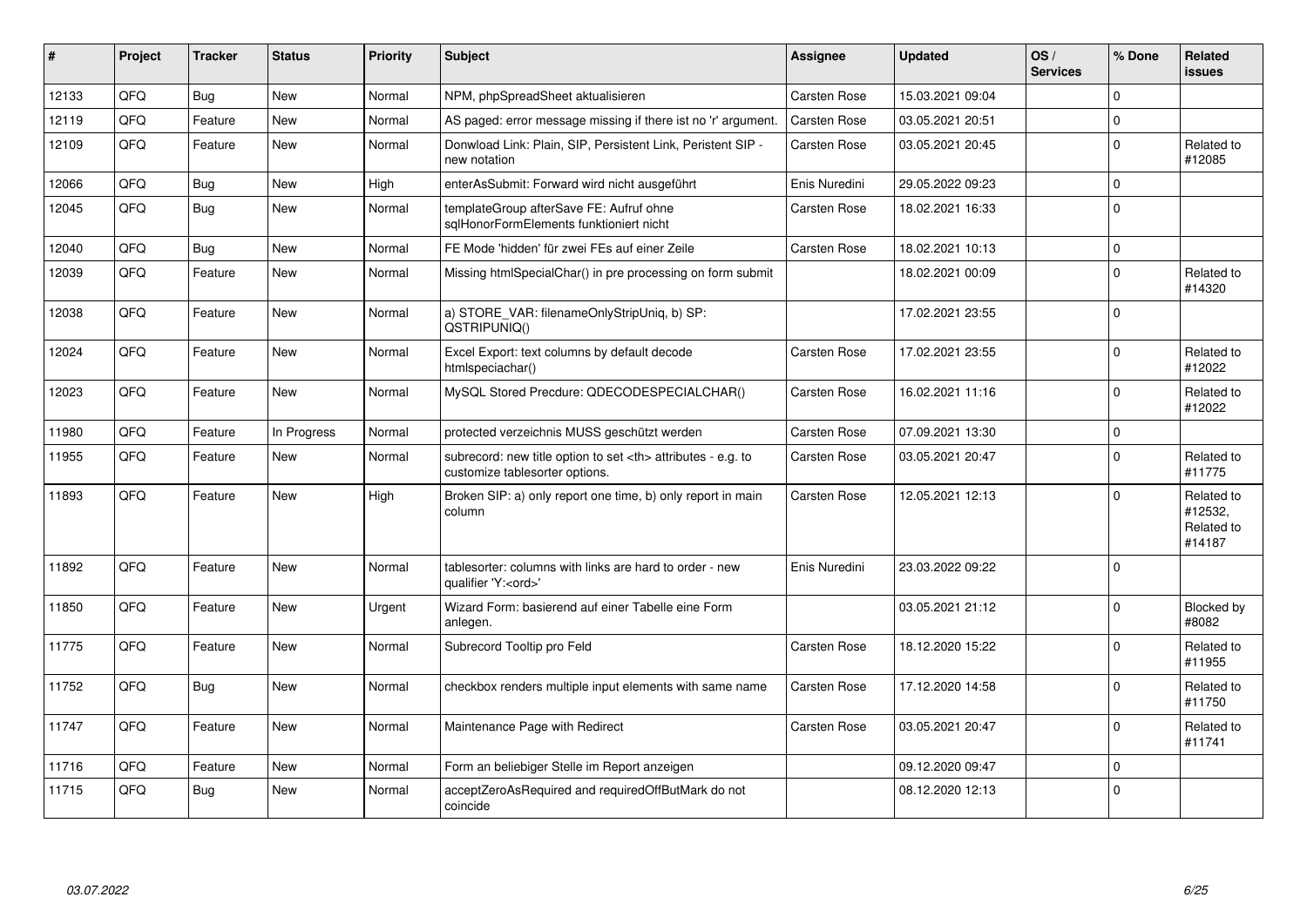| #     | Project | <b>Tracker</b> | <b>Status</b>     | <b>Priority</b> | <b>Subject</b>                                                                      | <b>Assignee</b>     | <b>Updated</b>   | OS/<br><b>Services</b> | % Done              | Related<br>issues                                                                                                              |
|-------|---------|----------------|-------------------|-----------------|-------------------------------------------------------------------------------------|---------------------|------------------|------------------------|---------------------|--------------------------------------------------------------------------------------------------------------------------------|
| 11702 | QFQ     | Feature        | New               | Normal          | HTML Special Char makes no sense for 'allbut' if '&' is<br>forbidden                | <b>Carsten Rose</b> | 07.12.2021 16:35 |                        | $\Omega$            | Related to<br>#5112,<br>Related to<br>#14320                                                                                   |
| 11695 | QFQ     | Bug            | New               | Normal          | MultiForm required FE Error                                                         | Carsten Rose        | 04.12.2020 13:34 |                        | $\mathbf 0$         |                                                                                                                                |
| 11668 | QFQ     | Bug            | New               | Normal          | Play function.sql - problem with mysql                                              | Carsten Rose        | 03.05.2021 20:48 |                        | $\mathbf 0$         |                                                                                                                                |
| 11667 | QFQ     | <b>Bug</b>     | New               | Normal          | MySQL mariadb-server-10.3: Incorrect datetime value                                 | Carsten Rose        | 03.05.2021 20:48 |                        | $\mathbf 0$         |                                                                                                                                |
| 11630 | QFQ     | <b>Bug</b>     | Feedback          | High            | Bitte check ob CALL() in 20.11.0 noch so funktioniert wie in<br>20.4.1              | Enis Nuredini       | 28.05.2022 13:45 |                        | $\mathbf 0$         | Related to<br>#11325                                                                                                           |
| 11535 | QFQ     | Feature        | New               | Normal          | Ability to create SQL columns in frontend QFQ forms                                 |                     | 17.11.2020 12:11 |                        | $\mathbf 0$         |                                                                                                                                |
| 11534 | QFQ     | Feature        | New               | Normal          | Report: Action on selected rows - Table batchprocessing<br>feature                  |                     | 18.11.2020 08:15 |                        | $\mathbf 0$         |                                                                                                                                |
| 11523 | QFQ     | Feature        | New               | Normal          | Mit dynamic Update erkennen, ob Upload gemacht wurde                                | Carsten Rose        | 13.11.2020 15:07 |                        | $\mathbf 0$         | Related to<br>#9533                                                                                                            |
| 11522 | QFQ     | Bug            | New               | Normal          | Aus/Einblenden von Reitern                                                          |                     | 13.11.2020 14:58 |                        | $\mathbf 0$         |                                                                                                                                |
| 11517 | QFQ     | <b>Bug</b>     | In Progress       | Normal          | extraButtonInfo Broken for multiple FormElements                                    | Carsten Rose        | 12.05.2022 13:12 |                        | $\mathbf 0$         | Related to<br>#7890,<br>Related to<br>#3811, Has<br>duplicate<br>#10905, Has<br>duplicate<br>#10553, Has<br>duplicate<br>#6779 |
| 11516 | QFQ     | Feature        | <b>New</b>        | Normal          | Multi Page Form (Previous/Next Buttons)                                             | Carsten Rose        | 16.03.2021 17:52 |                        | $\mathsf{O}\xspace$ |                                                                                                                                |
| 11504 | QFQ     | Feature        | New               | Normal          | Dynamic Update: Button text update for 'Save',' Close' &<br>'Delete'                | Carsten Rose        | 12.11.2020 23:44 |                        | $\mathbf 0$         |                                                                                                                                |
| 11460 | QFQ     | Feature        | New               | Normal          | Easier creation of changelog: gitchangelog                                          | Carsten Rose        | 12.06.2021 10:20 |                        | $\mathbf 0$         | Related to<br>#13467                                                                                                           |
| 11347 | QFQ     | Bug            | Feedback          | Normal          | If Bedingungen funktionieren nicht korrekt                                          | Christoph Fuchs     | 21.03.2021 20:37 |                        | $\mathbf 0$         |                                                                                                                                |
| 11323 | QFQ     | Feature        | Some day<br>maybe | Normal          | Report Frontend Editor Modal + Codemirror                                           | Carsten Rose        | 16.09.2021 15:10 |                        | $\mathbf 0$         | Related to<br>#11036                                                                                                           |
| 11322 | QFG     | Feature        | Some day<br>maybe | Normal          | Form Element JSON - (multiline parameter field)                                     | Carsten Rose        | 16.09.2021 15:10 |                        | 0                   |                                                                                                                                |
| 11320 | QFQ     | Feature        | Priorize          | Normal          | Typo3 Version 10 support                                                            | Carsten Rose        | 05.05.2021 22:09 |                        | $\mathbf 0$         |                                                                                                                                |
| 11239 | QFQ     | Bug            | New               | Normal          | Radiobutton (plain): horizontales Rendern abhängig vom<br>Datentyp in der Datenbank | Carsten Rose        | 30.09.2020 18:37 |                        | $\mathbf 0$         |                                                                                                                                |
| 11237 | QFQ     | Bug            | New               | High            | Radiobutton / parameter.buttonClass= btn-default - kein dirty<br>Trigger            | Benjamin Baer       | 03.05.2021 21:12 |                        | $\mathbf 0$         | Related to<br>#10766                                                                                                           |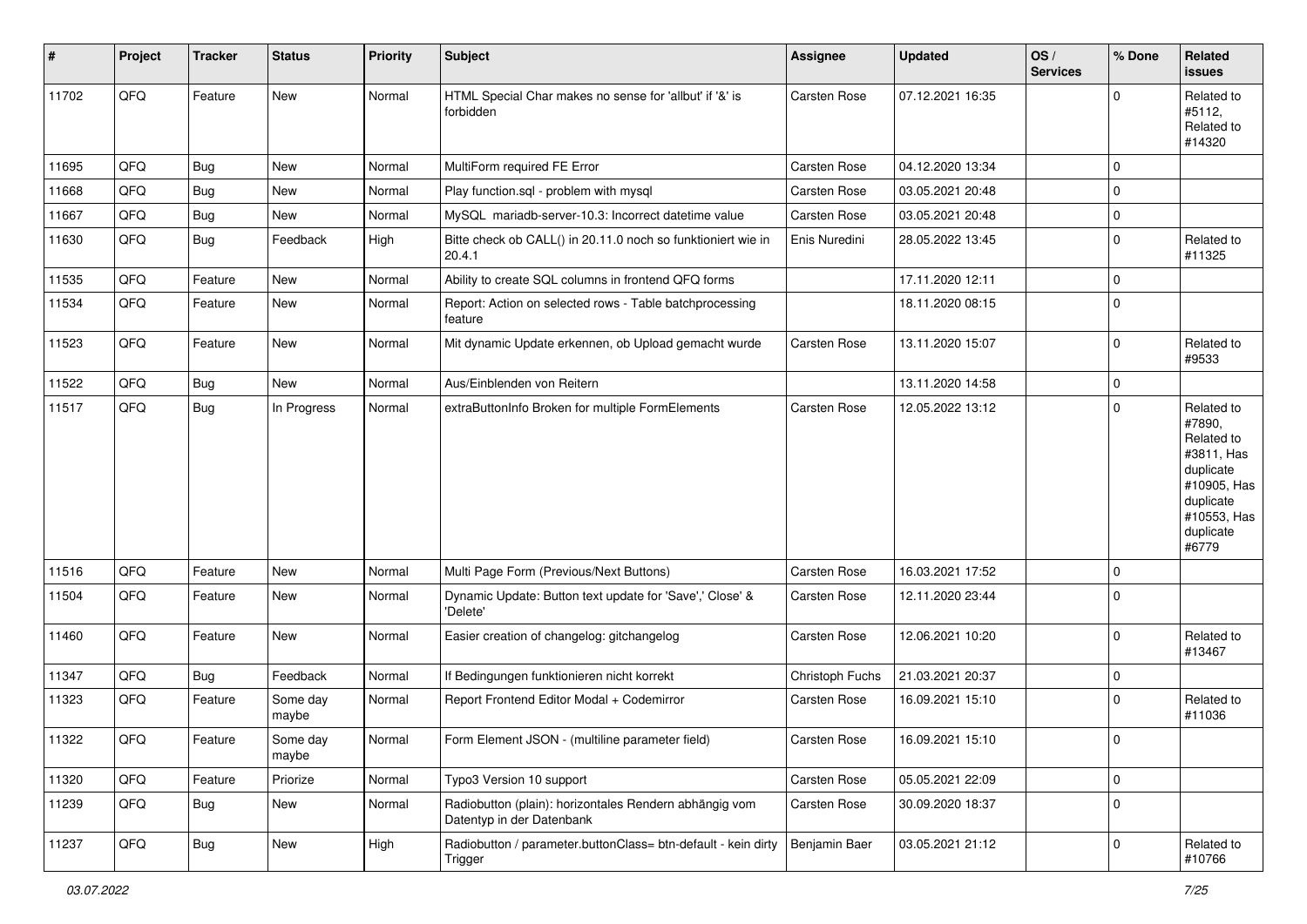| #     | Project | <b>Tracker</b> | <b>Status</b>     | Priority | <b>Subject</b>                                                     | <b>Assignee</b> | <b>Updated</b>   | OS/<br><b>Services</b> | % Done      | <b>Related</b><br><b>issues</b>              |
|-------|---------|----------------|-------------------|----------|--------------------------------------------------------------------|-----------------|------------------|------------------------|-------------|----------------------------------------------|
| 11217 | QFQ     | Feature        | Some day<br>maybe | Normal   | <b>Extend Script Functionality</b>                                 | Carsten Rose    | 16.09.2021 15:10 |                        | $\mathbf 0$ |                                              |
| 11195 | QFQ     | <b>Bug</b>     | New               | Low      | Dynamic Update: Note not updated if new text is empty<br>(v20.4)   |                 | 25.09.2020 11:14 |                        | $\mathbf 0$ |                                              |
| 11080 | QFQ     | Feature        | New               | Normal   | Send MQTT messages                                                 | Carsten Rose    | 29.08.2020 19:49 |                        | $\mathbf 0$ |                                              |
| 11076 | QFQ     | Feature        | In Progress       | Normal   | SELECT  AS _websocket                                              | Carsten Rose    | 30.08.2020 17:49 |                        | $\pmb{0}$   |                                              |
| 11057 | QFQ     | <b>Bug</b>     | New               | High     | Checkboxes ohne span.checkmark im Report werden<br>ausgeblendet    | Benjamin Baer   | 03.05.2021 21:12 |                        | $\mathbf 0$ | Related to<br>#11039                         |
| 11036 | QFQ     | Feature        | Some day<br>maybe | Normal   | inline report editor permissions                                   | Carsten Rose    | 16.09.2021 15:09 |                        | $\mathbf 0$ | Related to<br>#11323                         |
| 10996 | QFQ     | Feature        | New               | Normal   | Download video via sip: no seek                                    | Carsten Rose    | 12.08.2020 14:18 |                        | $\mathbf 0$ |                                              |
| 10979 | QFQ     | Feature        | <b>New</b>        | Normal   | Ajax Calls an API - dataReport                                     | Carsten Rose    | 11.05.2022 12:15 |                        | $\mathbf 0$ |                                              |
| 10976 | QFQ     | Feature        | <b>New</b>        | Normal   | Excel Export Verbesserungen                                        | Carsten Rose    | 06.08.2020 10:56 |                        | $\mathbf 0$ |                                              |
| 10937 | QFQ     | Bug            | <b>New</b>        | Normal   | Fehler mit abhängigen Select- Feldern beim Positionieren           | Carsten Rose    | 12.11.2020 23:45 |                        | $\mathbf 0$ |                                              |
| 10890 | QFQ     | <b>Bug</b>     | New               | Normal   | AutoCron hangs                                                     |                 | 20.07.2020 13:56 |                        | $\mathbf 0$ |                                              |
| 10874 | QFQ     | Feature        | <b>New</b>        | Normal   | Erstellen eines Foreign Keys in der Tabelle "FormElement"          |                 | 13.07.2020 10:11 |                        | $\mathbf 0$ |                                              |
| 10819 | QFQ     | Feature        | New               | Normal   | Persistent SIP - second try                                        | Carsten Rose    | 29.06.2020 23:02 |                        | $\mathbf 0$ | Related to<br>#6261                          |
| 10782 | QFQ     | Feature        | Feedback          | Normal   | Tiny MCE: Image Upload                                             | Enis Nuredini   | 16.05.2022 23:16 |                        | $\Omega$    | Related to<br>#12452                         |
| 10766 | QFQ     | <b>Bug</b>     | New               | High     | Radiobutton / parameter.buttonClass=btn-default: dynamic<br>update |                 | 03.05.2021 21:12 |                        | $\mathbf 0$ | Related to<br>#11237                         |
| 10763 | QFQ     | Feature        | New               | Normal   | form accessed and submitted despite logout?                        |                 | 16.06.2020 11:43 |                        | $\mathbf 0$ |                                              |
| 10759 | QFQ     | <b>Bug</b>     | New               | Normal   | emptyMeansNull - Feld falsch aktualisiert                          |                 | 12.11.2020 23:45 |                        | $\mathbf 0$ |                                              |
| 10745 | QFQ     | Feature        | Some day<br>maybe | Normal   | Tablesorter Excel Export                                           | Carsten Rose    | 16.09.2021 15:09 |                        | $\mathbf 0$ |                                              |
| 10738 | QFQ     | Feature        | Some day<br>maybe | Normal   | CORS headers for external API requests                             |                 | 10.06.2020 14:00 |                        | $\mathbf 0$ |                                              |
| 10716 | QFQ     | Feature        | Some day<br>maybe | Normal   | Business Logic mit Externen Skripten                               | Carsten Rose    | 16.09.2021 15:10 |                        | $\Omega$    | Related to<br>#10713,<br>Related to<br>#8217 |
| 10714 | QFQ     | Feature        | <b>New</b>        | Normal   | multi Table Form                                                   | Carsten Rose    | 16.03.2021 18:44 |                        | $\mathbf 0$ |                                              |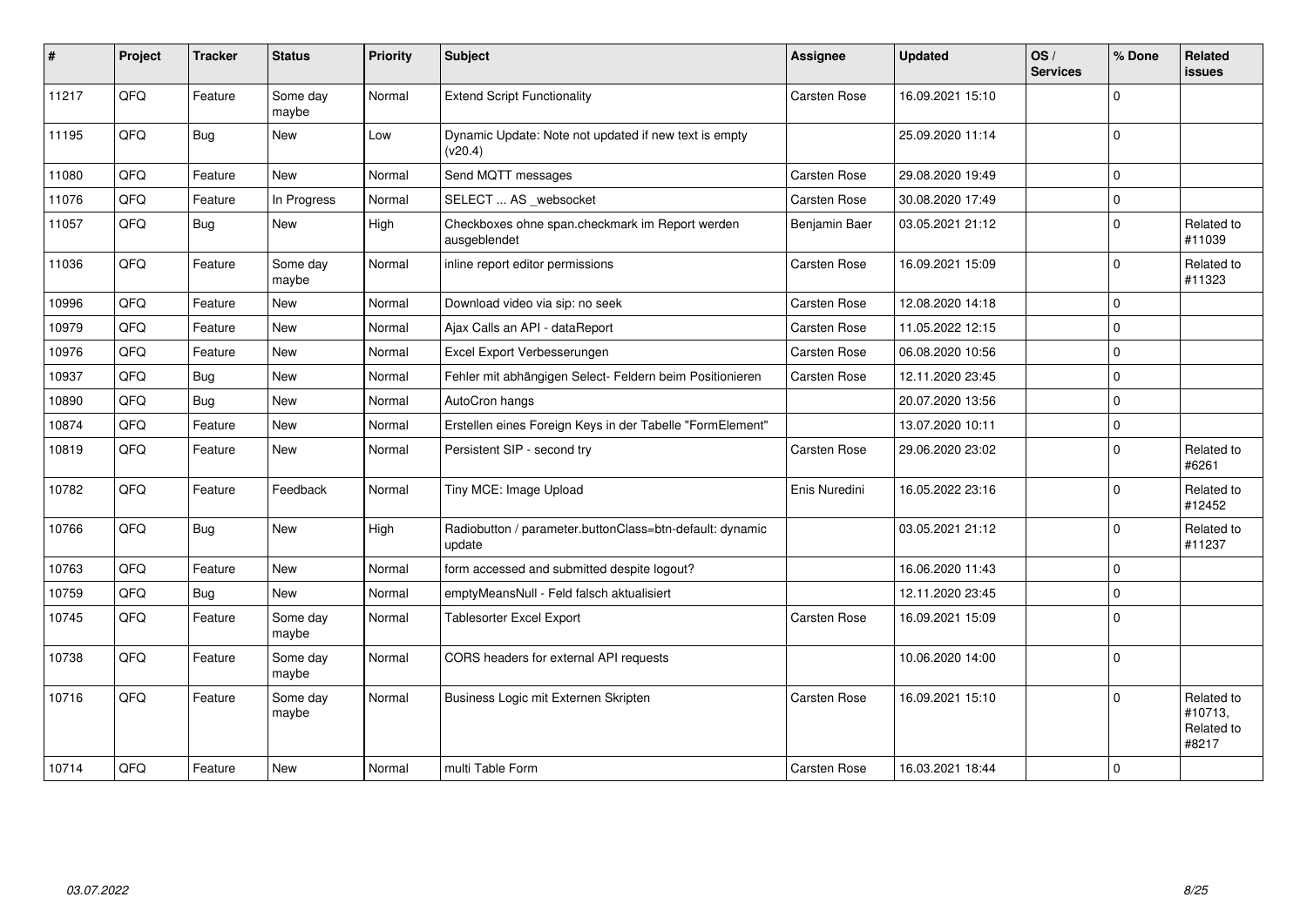| #     | Project | <b>Tracker</b> | <b>Status</b>     | <b>Priority</b> | <b>Subject</b>                                                                      | <b>Assignee</b> | <b>Updated</b>   | OS/<br><b>Services</b> | % Done      | Related<br>issues                                                    |
|-------|---------|----------------|-------------------|-----------------|-------------------------------------------------------------------------------------|-----------------|------------------|------------------------|-------------|----------------------------------------------------------------------|
| 10704 | QFQ     | <b>Bug</b>     | New               | Normal          | wkhtml problem rendering fullCalendar.js / fabric.js >><br>successor: puppeteer     | Carsten Rose    | 12.11.2020 23:45 |                        | $\Omega$    | Related to<br>#5024,<br>Related to<br>#4650,<br>Related to<br>#10715 |
| 10661 | QFQ     | <b>Bug</b>     | In Progress       | Normal          | Typo3 Warnungen                                                                     | Carsten Rose    | 07.09.2021 13:23 |                        | $\mathbf 0$ | Related to<br>#12440                                                 |
| 10658 | QFQ     | <b>Bug</b>     | New               | Normal          | processReadOnly broken                                                              | Carsten Rose    | 27.05.2020 17:55 |                        | $\mathbf 0$ |                                                                      |
| 10640 | QFQ     | Bug            | New               | High            | TypeAhead Tag: FE editierbar trotz readOnly                                         | Carsten Rose    | 03.05.2021 21:12 |                        | $\mathbf 0$ | Related to<br>#7795                                                  |
| 10593 | QFQ     | Feature        | <b>New</b>        | Normal          | label2: text behind input element                                                   | Carsten Rose    | 16.05.2020 10:57 |                        | $\mathbf 0$ |                                                                      |
| 10588 | QFQ     | <b>Bug</b>     | New               | Normal          | typeahed Tag: Doku anpassen                                                         | Carsten Rose    | 12.11.2020 23:45 |                        | $\mathbf 0$ |                                                                      |
| 10569 | QFQ     | Feature        | Priorize          | Normal          | link _blank more safe                                                               | Enis Nuredini   | 25.03.2022 12:44 |                        | $\mathbf 0$ |                                                                      |
| 10508 | QFQ     | <b>Bug</b>     | New               | High            | Multi Form broken on Multi DB Instance                                              | Carsten Rose    | 03.05.2021 21:12 |                        | $\mathbf 0$ |                                                                      |
| 10506 | QFQ     | <b>Bug</b>     | New               | High            | Template Group broken on MultiDB instance                                           | Carsten Rose    | 03.05.2021 21:12 |                        | $\mathbf 0$ | Related to<br>#10505                                                 |
| 10463 | QFQ     | Feature        | New               | Normal          | Report_link: expliztes setzen von HTML Tags (Bedarf fuer<br>'data-selenium' & 'id') | Enis Nuredini   | 23.03.2022 09:23 |                        | $\mathbf 0$ | Related to<br>#7648                                                  |
| 10443 | QFQ     | Feature        | In Progress       | Normal          | Konzept_api / _live                                                                 | Carsten Rose    | 07.05.2020 09:39 |                        | $\mathbf 0$ |                                                                      |
| 10384 | QFQ     | Feature        | New               | Normal          | Parameter Exchange QFQ Instances                                                    |                 | 07.05.2020 09:38 |                        | $\mathbf 0$ |                                                                      |
| 10345 | QFQ     | Feature        | New               | Normal          | Templates - Patterns QFQ Style                                                      |                 | 03.05.2021 21:01 |                        | $\mathbf 0$ | Related to<br>#10713                                                 |
| 10324 | QFQ     | Bug            | New               | Normal          | Excel Export mit Template funktioniert nur, wenn Template<br>vor uid kommt          |                 | 30.03.2020 11:20 |                        | $\mathbf 0$ | Related to<br>#10257                                                 |
| 10322 | QFQ     | <b>Bug</b>     | New               | Normal          | FormElement / Radio: missing column 'enum' >> FE not<br>reported                    | Carsten Rose    | 07.05.2020 09:37 |                        | $\Omega$    |                                                                      |
| 10124 | QFQ     | Feature        | Feedback          | Normal          | qfq AAI-Login                                                                       | Karin Niffeler  | 07.05.2020 09:36 |                        | $\mathbf 0$ |                                                                      |
| 10119 | QFQ     | Feature        | New               | Normal          | Dropdown (selectlist) & TypeAhead: format and catagorize list                       | Carsten Rose    | 07.05.2020 09:36 |                        | $\mathbf 0$ |                                                                      |
| 10116 | QFQ     | Feature        | Some day<br>maybe | Normal          | TypeAhead: Tag - show inside 'input' element                                        | Carsten Rose    | 16.09.2021 15:09 |                        | $\mathbf 0$ |                                                                      |
| 10114 | QFQ     | Feature        | <b>New</b>        | High            | Symbol (Link): 'G:' (Glyphicon) replaced by 'i:' (icon)                             |                 | 07.12.2021 17:19 |                        | $\mathbf 0$ | Related to<br>#3797,<br>Related to<br>#4194                          |
| 10095 | QFQ     | Feature        | Some day<br>maybe | Normal          | Generic Gitlab Integration into QFQ                                                 | Carsten Rose    | 16.09.2021 15:10 |                        | $\mathbf 0$ |                                                                      |
| 10082 | QFQ     | <b>Bug</b>     | New               | Normal          | FE.type=SELECT - 'sanatize' Class                                                   | Carsten Rose    | 07.05.2020 09:36 |                        | $\mathbf 0$ | Related to<br>#10081                                                 |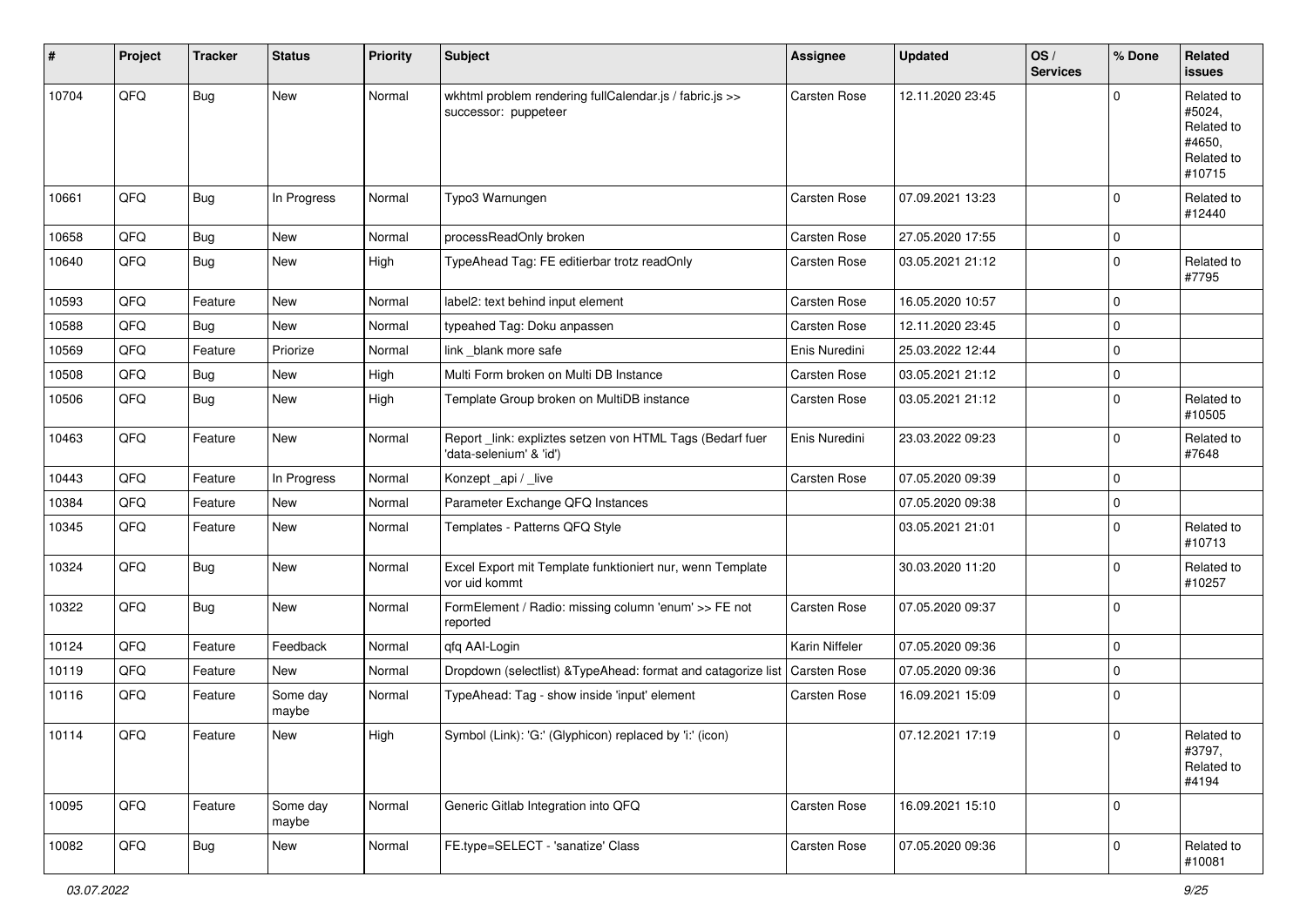| #     | Project | <b>Tracker</b> | <b>Status</b>     | <b>Priority</b> | <b>Subject</b>                                                                                                                        | <b>Assignee</b> | <b>Updated</b>   | OS/<br><b>Services</b> | % Done      | Related<br><b>issues</b>                                               |
|-------|---------|----------------|-------------------|-----------------|---------------------------------------------------------------------------------------------------------------------------------------|-----------------|------------------|------------------------|-------------|------------------------------------------------------------------------|
| 10081 | QFQ     | <b>Bug</b>     | New               | High            | Stale record lock after 'forbidden' character                                                                                         | Carsten Rose    | 03.05.2021 21:12 |                        | $\Omega$    | Related to<br>#10082,<br>Related to<br>#9789                           |
| 10080 | QFQ     | Feature        | New               | Normal          | Popup on 'save' / 'close': configure dialog (answer<br>yes/no/cancle/)                                                                | Carsten Rose    | 28.03.2021 20:52 |                        | $\mathbf 0$ | Is duplicate<br>of #12262                                              |
| 10015 | QFQ     | Feature        | Priorize          | Normal          | Monospace in Textarea                                                                                                                 | Carsten Rose    | 03.02.2020 13:40 |                        | $\mathbf 0$ |                                                                        |
| 10014 | QFQ     | Feature        | New               | Normal          | Manual.rst: describe behaviour and process order of<br>fillStoreVar, slaveId, sqlBefore,                                              | Carsten Rose    | 01.02.2020 22:31 |                        | $\mathbf 0$ |                                                                        |
| 10013 | QFQ     | Feature        | Some day<br>maybe | Normal          | FE.typ=editor: CodeMirror                                                                                                             | Carsten Rose    | 08.06.2022 10:37 |                        | $\mathbf 0$ | Related to<br>#12611,<br>Related to<br>#12490,<br>Related to<br>#7732  |
| 10012 | QFQ     | Feature        | Priorize          | Normal          | redirectAllMailTo: {{beEmail:T}}                                                                                                      | Carsten Rose    | 08.05.2021 09:54 |                        | $\Omega$    | Related to<br>#12412,<br>Related to<br>#12413,<br>Related to<br>#10011 |
| 10011 | QFQ     | Feature        | Priorize          | Normal          | Offer new STORE_TYPO3 Variable 'beUser', 'beEmail'                                                                                    | Carsten Rose    | 08.05.2021 09:51 |                        | $\mathbf 0$ | Related to<br>#10012,<br>Related to<br>#12511                          |
| 10005 | QFQ     | Feature        | Priorize          | Normal          | Report / special column name:  AS _calendar                                                                                           | Carsten Rose    | 03.06.2020 17:28 |                        | $\mathbf 0$ |                                                                        |
| 10003 | QFQ     | Feature        | Priorize          | Normal          | fieldset: stronger visualize group                                                                                                    | Benjamin Baer   | 12.02.2020 08:13 |                        | $\mathbf 0$ |                                                                        |
| 9983  | QFQ     | Feature        | New               | Normal          | Report Notation: new keyword 'range'                                                                                                  | Carsten Rose    | 01.02.2020 15:55 |                        | $\mathbf 0$ |                                                                        |
| 9975  | QFQ     | Bug            | Priorize          | Normal          | Dropdown Menu: 'r:3' broken                                                                                                           | Carsten Rose    | 01.02.2020 10:13 |                        | $\mathbf 0$ |                                                                        |
| 9968  | QFQ     | Feature        | Priorize          | Normal          | Tooltip in Links for Developer                                                                                                        | Carsten Rose    | 01.02.2020 23:17 |                        | $\mathbf 0$ |                                                                        |
| 9958  | QFQ     | <b>Bug</b>     | Priorize          | Normal          | Broken subrecord query: no error message                                                                                              | Carsten Rose    | 05.02.2021 15:15 |                        | $\mathbf 0$ |                                                                        |
| 9947  | QFQ     | Bug            | Priorize          | Normal          | Unwanted error message if missing 'typeAheadSqlPrefetch'                                                                              | Carsten Rose    | 01.02.2020 10:13 |                        | $\mathbf 0$ |                                                                        |
| 9928  | QFQ     | Feature        | Priorize          | Normal          | SpecialColumnName: a) Deprecated: ' AS "_+tag " ', b)<br>New: ' AS "_ <tag1><tag2>" '</tag2></tag1>                                   | Carsten Rose    | 01.02.2020 23:17 |                        | $\mathbf 0$ | Related to<br>#9929                                                    |
| 9927  | QFQ     | Feature        | New               | Normal          | QFQ Update: a) Update nur machen wenn BE User<br>eingeloggt ist., b) Bei Fehler genaue Meldung welcher<br>Updateschritt Probleme hat. | Carsten Rose    | 22.01.2020 12:59 |                        | $\mathbf 0$ |                                                                        |
| 9900  | QFQ     | Feature        | Priorize          | Normal          | Generic API Call: tt-content record >> JSON                                                                                           | Carsten Rose    | 01.02.2020 10:13 |                        | $\mathbf 0$ |                                                                        |
| 9898  | QFQ     | <b>Bug</b>     | Feedback          | Normal          | Formular trotz Timeout gespeichert                                                                                                    | Benjamin Baer   | 01.02.2020 15:56 |                        | $\mathbf 0$ |                                                                        |
| 9862  | QFQ     | Bug            | Priorize          | Normal          | Failed writing to sql mail qfq.log should throw an exception                                                                          | Carsten Rose    | 01.02.2020 10:13 |                        | $\mathbf 0$ |                                                                        |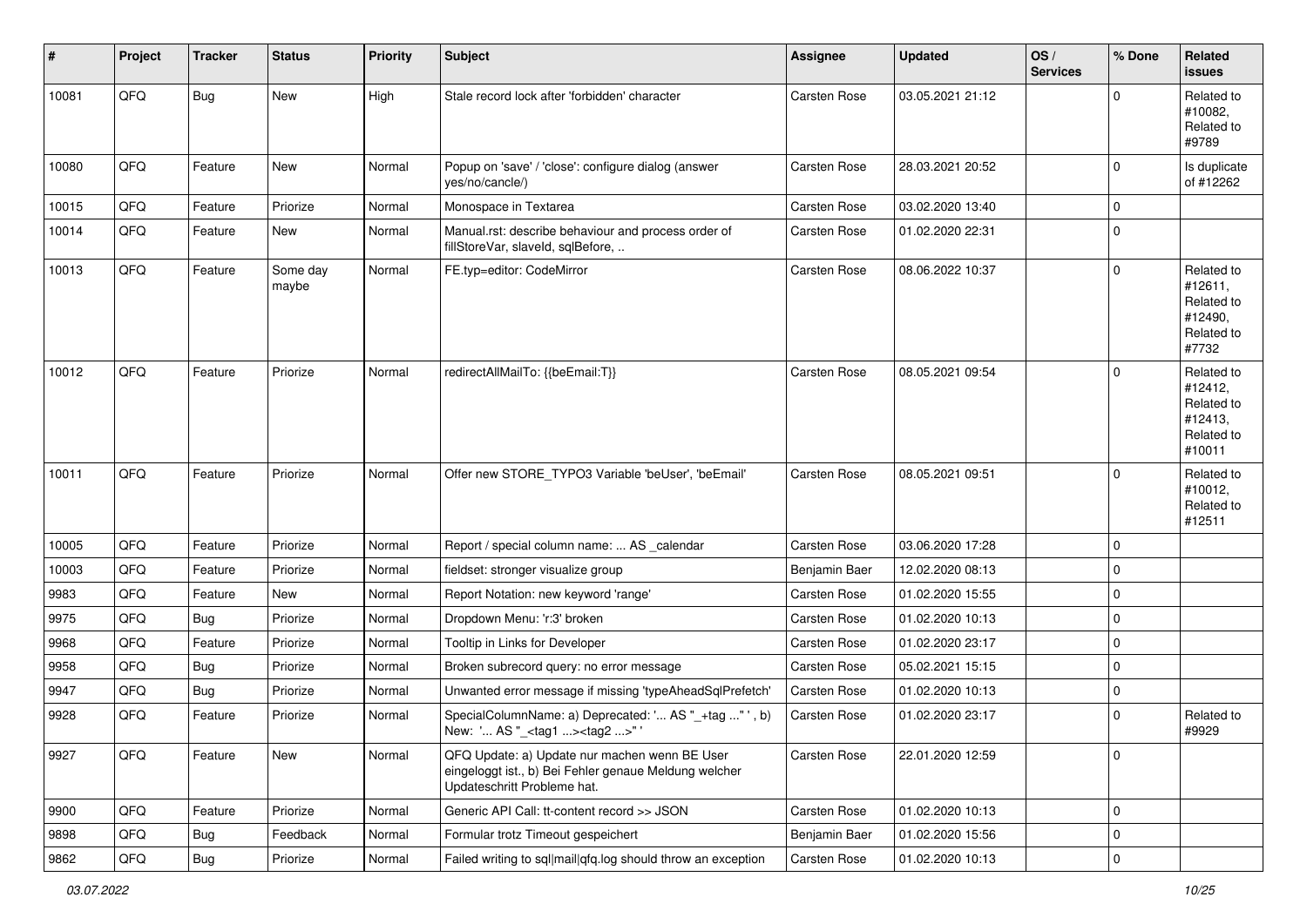| $\vert$ # | Project | <b>Tracker</b> | <b>Status</b>     | <b>Priority</b> | <b>Subject</b>                                                                                           | <b>Assignee</b>     | <b>Updated</b>   | OS/<br><b>Services</b> | % Done      | Related<br><b>issues</b>                                                |
|-----------|---------|----------------|-------------------|-----------------|----------------------------------------------------------------------------------------------------------|---------------------|------------------|------------------------|-------------|-------------------------------------------------------------------------|
| 9855      | QFQ     | Bug            | New               | Normal          | <b>Required Check</b>                                                                                    |                     | 01.02.2020 15:56 |                        | $\mathbf 0$ |                                                                         |
| 9853      | QFQ     | Feature        | New               | Normal          | Check das SQL / QFQ / Mail Logfile geschrieben wird                                                      |                     | 09.01.2020 11:15 |                        | $\mathbf 0$ |                                                                         |
| 9834      | QFQ     | Bug            | Priorize          | Normal          | Input elements with tag 'disabled' are missing on<br>form-submit: server option 'processReadOnly' broken | Carsten Rose        | 07.12.2021 16:43 |                        | $\mathbf 0$ | Related to<br>#9691,<br>Related to<br>#5305, Has<br>duplicate<br>#12331 |
| 9811      | QFQ     | Feature        | <b>New</b>        | Normal          | Report: tag every n'th row                                                                               | Carsten Rose        | 01.02.2020 23:22 |                        | $\mathbf 0$ |                                                                         |
| 9783      | QFQ     | Bug            | New               | Normal          | Email with special characters                                                                            | Carsten Rose        | 01.02.2020 23:22 |                        | $\mathbf 0$ |                                                                         |
| 9781      | QFQ     | Feature        | New               | Normal          | Button: CSS class to make buttons smaller                                                                | Carsten Rose        | 01.02.2020 23:22 |                        | $\mathbf 0$ |                                                                         |
| 9777      | QFQ     | Feature        | New               | Normal          | Logging QFQ Variables                                                                                    | Carsten Rose        | 16.12.2019 17:17 |                        | $\mathbf 0$ |                                                                         |
| 9773      | QFQ     | Bug            | New               | Normal          | form.parameter.formModeGlobal=requiredOff                                                                | Carsten Rose        | 01.02.2020 15:56 |                        | $\mathbf 0$ |                                                                         |
| 9707      | QFQ     | Feature        | <b>New</b>        | Normal          | SIP security: encode pageld and check pageld on decode                                                   | Carsten Rose        | 01.02.2020 23:22 |                        | $\pmb{0}$   |                                                                         |
| 9706      | QFQ     | Feature        | New               | Normal          | Multi File Upload (hidden template group)                                                                | Carsten Rose        | 01.02.2020 23:22 |                        | $\mathbf 0$ | Related to<br>#7521,<br>Related to<br>#5562,<br>Related to<br>#13330    |
| 9704      | QFQ     | Feature        | Some day<br>maybe | Normal          | Thumbnails Generieren beim Splitten von PDF Files                                                        | Carsten Rose        | 11.12.2019 16:01 |                        | $\mathbf 0$ |                                                                         |
| 9669      | QFQ     | <b>Bug</b>     | Some day<br>maybe | Normal          | Checkbox / Template Group: radio/checkbox visible broken<br>after 'add'                                  | Carsten Rose        | 16.06.2021 13:47 |                        | $\mathbf 0$ | Related to<br>#8091                                                     |
| 9668      | QFQ     | Feature        | Priorize          | Normal          | Form.mode: rename 'hidden' to 'hide'                                                                     | Carsten Rose        | 05.05.2021 22:14 |                        | $\mathbf 0$ | Related to<br>#6437                                                     |
| 9602      | QFQ     | Feature        | New               | Normal          | Form definition as JSON                                                                                  | Carsten Rose        | 01.02.2020 23:21 |                        | $\mathbf 0$ | Related to<br>#9600                                                     |
| 9579      | QFQ     | Feature        | Some day<br>maybe | Normal          | Multiform with Process Row                                                                               | <b>Carsten Rose</b> | 11.12.2019 16:01 |                        | $\mathbf 0$ |                                                                         |
| 9548      | QFQ     | Feature        | Feedback          | High            | FormElement: Pattern mismatch - optional report only on<br>focus lost                                    | Benjamin Baer       | 03.05.2021 21:14 |                        | $\mathbf 0$ |                                                                         |
| 9537      | QFQ     | Feature        | <b>New</b>        | Normal          | FormEditor: Edit fieldset in FrontEnd                                                                    | Carsten Rose        | 01.02.2020 23:22 |                        | $\mathbf 0$ |                                                                         |
| 9535      | QFQ     | Bug            | Feedback          | Normal          | Report:  AS '_vertical' - column to wide - vertical >> rot45,<br>rot <sub>90</sub>                       | Benjamin Baer       | 01.02.2020 15:56 |                        | $\pmb{0}$   |                                                                         |
| 9534      | QFQ     | <b>Bug</b>     | Priorize          | Urgent          | FE.type=upload: 'Unknown Mode: ID"                                                                       | Carsten Rose        | 03.05.2021 21:14 |                        | $\mathbf 0$ | Related to<br>#9532                                                     |
| 9533      | QFQ     | <b>Bug</b>     | New               | Normal          | FE.type=upload: Check in 'beforeSave' if upload is given                                                 | Carsten Rose        | 01.02.2020 23:22 |                        | 0           | Related to<br>#11523                                                    |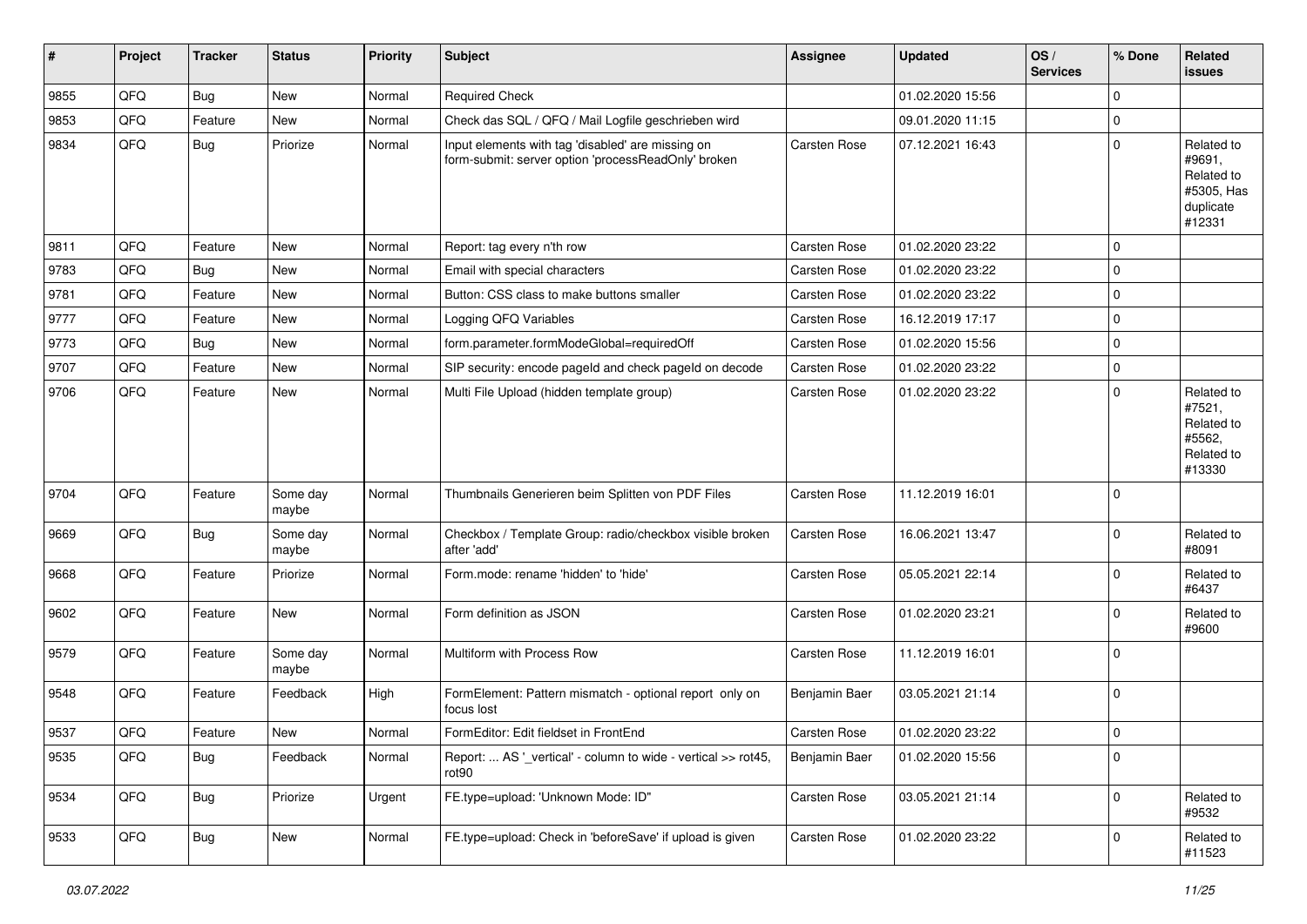| #    | Project | <b>Tracker</b> | <b>Status</b>     | <b>Priority</b> | Subject                                                                                 | Assignee            | <b>Updated</b>   | OS/<br><b>Services</b> | % Done              | Related<br><b>issues</b>                     |
|------|---------|----------------|-------------------|-----------------|-----------------------------------------------------------------------------------------|---------------------|------------------|------------------------|---------------------|----------------------------------------------|
| 9531 | QFQ     | Bug            | New               | High            | FE File: Dynamic Update / modeSql / required detected even   Carsten Rose<br>it not set |                     | 11.06.2021 20:32 |                        | $\mathbf 0$         | Related to<br>#12398                         |
| 9394 | QFQ     | Feature        | Priorize          | Normal          | REST: allow for non numerical ids in get requests                                       | Carsten Rose        | 05.05.2021 22:10 |                        | $\mathbf 0$         |                                              |
| 9352 | QFQ     | Feature        | New               | Normal          | FE 'Native' fire slaveld, sqlAfter, sqlIns                                              | Carsten Rose        | 01.02.2020 23:22 |                        | $\mathbf 0$         |                                              |
| 9348 | QFQ     | Feature        | New               | Normal          | defaultThumbnailSize: pre render thumbnails                                             | Carsten Rose        | 12.06.2021 09:05 |                        | $\mathbf 0$         |                                              |
| 9347 | QFQ     | Bug            | New               | High            | FE.type=upload with dynamic show/hidden: required not<br>detected                       | Carsten Rose        | 12.06.2021 10:40 |                        | $\mathbf 0$         | Related to<br>#5305,<br>Related to<br>#12398 |
| 9346 | QFQ     | Feature        | Priorize          | Normal          | beforeSave: check if an upload is given                                                 | Carsten Rose        | 11.06.2021 21:18 |                        | $\mathbf 0$         |                                              |
| 9317 | QFQ     | Bug            | New               | Normal          | FE.type=note: with dynamic show/hidden an empty label<br>causes trouble                 | Carsten Rose        | 01.02.2020 23:22 |                        | $\mathbf 0$         |                                              |
| 9281 | QFQ     | Bug            | Some day<br>maybe | Normal          | Allow STRICT_TRANS_TABLES                                                               | Carsten Rose        | 02.01.2021 18:43 |                        | $\mathbf 0$         |                                              |
| 9221 | QFQ     | Feature        | <b>New</b>        | Normal          | typeAhead: Zeichenlimite ausschalten                                                    | Carsten Rose        | 29.06.2022 22:36 |                        | $\mathbf 0$         |                                              |
| 9208 | QFQ     | Feature        | New               | Normal          | Manage 'recent' records                                                                 | Carsten Rose        | 01.02.2020 23:22 |                        | $\mathbf 0$         |                                              |
| 9177 | QFQ     | Bug            | New               | Normal          | Bug? QFQ tries to save an action FE, which has real<br>existing column name             | Carsten Rose        | 01.02.2020 23:22 |                        | $\mathbf 0$         |                                              |
| 9173 | QFQ     | Bug            | Priorize          | Urgent          | Stale Record Lock: Firefox                                                              | Carsten Rose        | 03.05.2021 21:14 |                        | $\mathbf 0$         | Related to<br>#9789                          |
| 9136 | QFQ     | Feature        | New               | Normal          | Create ZIP files with dynamic PDFs                                                      | Carsten Rose        | 01.02.2020 23:22 |                        | $\mathbf 0$         |                                              |
| 9135 | QFQ     | Feature        | Priorize          | Normal          | Progress Bar generic / replace old hourglass download<br>popup                          | Benjamin Baer       | 03.01.2022 07:43 |                        | $\mathbf 0$         |                                              |
| 9130 | QFQ     | Feature        | Some day<br>maybe | Normal          | tablesorter: Automatic Row numbering / Zeilenummer                                      | Benjamin Baer       | 01.02.2020 23:22 |                        | $\mathbf 0$         |                                              |
| 9129 | QFQ     | Feature        | <b>New</b>        | Normal          | sqlValidate: Message as notification, not as error                                      | Carsten Rose        | 01.02.2020 23:22 |                        | $\mathbf 0$         | Related to<br>#9128                          |
| 9128 | QFQ     | Feature        | New               | Normal          | Error Message: not replaced variables- a) replace back to '{{',<br>b) underline         | <b>Carsten Rose</b> | 01.02.2020 23:22 |                        | $\mathbf 0$         | Related to<br>#9129                          |
| 9127 | QFQ     | Bug            | New               | Normal          | Error Message: change 'roll over' color - text not readable                             | Carsten Rose        | 01.02.2020 23:22 |                        | $\mathbf 0$         |                                              |
| 9126 | QFQ     | <b>Bug</b>     | Some day<br>maybe | Normal          | hidden Form elements are present in page source                                         |                     | 02.01.2021 18:41 |                        | $\mathbf 0$         |                                              |
| 9121 | QFQ     | Bug            | Priorize          | High            | sip links have r and __dbIndexData set                                                  | Carsten Rose        | 12.06.2021 10:41 |                        | $\mathsf{O}\xspace$ |                                              |
| 9077 | QFQ     | <b>Bug</b>     | New               | Normal          | typeAheadSql: report broken SQL                                                         | Carsten Rose        | 29.06.2022 22:35 |                        | $\mathbf 0$         | Related to<br>#4018                          |
| 9052 | QFQ     | Feature        | Feedback          | High            | Report: CodeMirror with SQL Syntax Highlight in FE                                      | Enis Nuredini       | 08.06.2022 10:25 |                        | $\mathbf 0$         |                                              |
| 9024 | QFQ     | <b>Bug</b>     | Some day<br>maybe | Normal          | QFQ Einarbeitung                                                                        |                     | 01.02.2020 15:56 |                        | $\mathbf 0$         |                                              |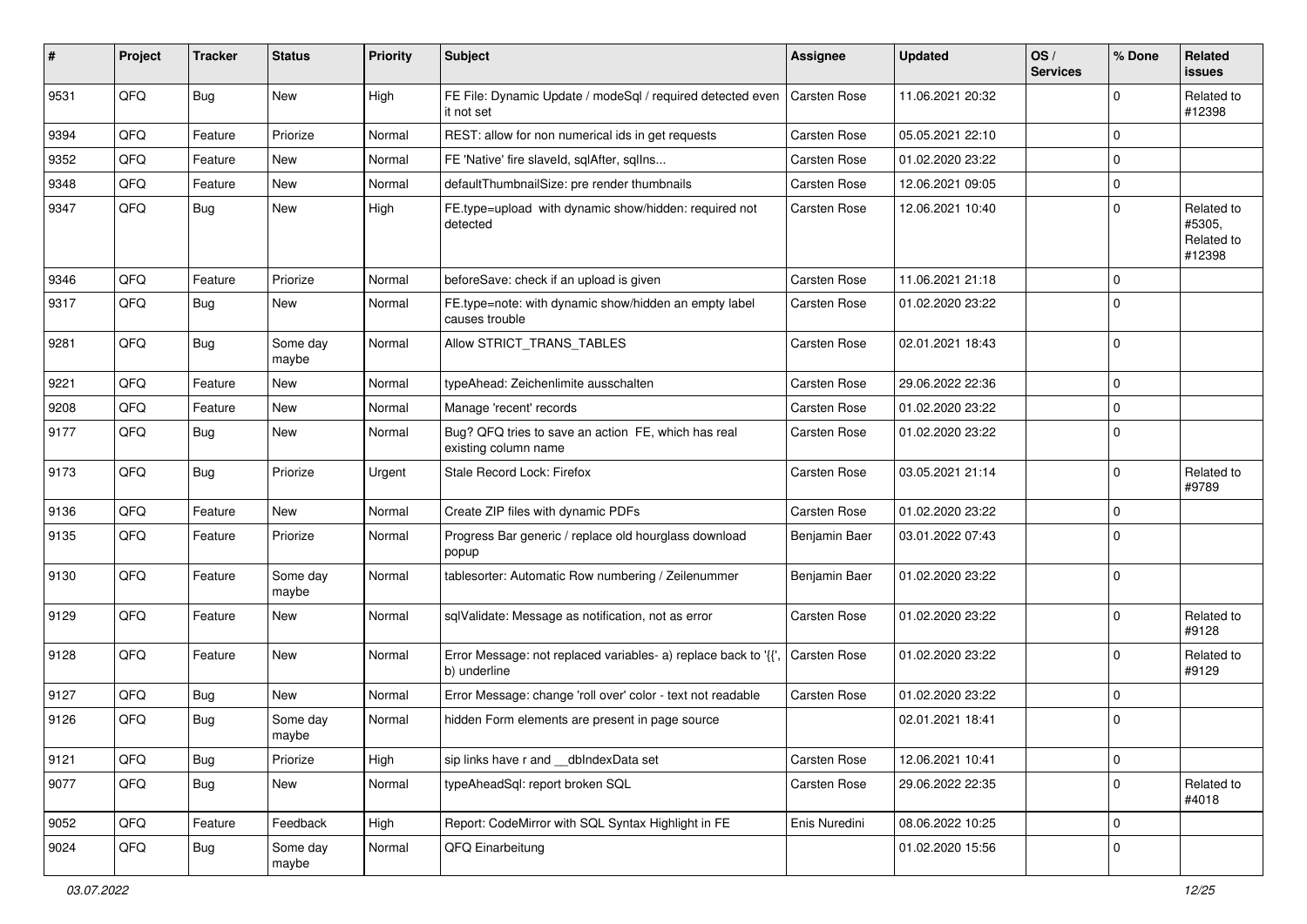| ∦    | Project | <b>Tracker</b> | <b>Status</b>     | <b>Priority</b> | Subject                                                                                                | <b>Assignee</b>     | <b>Updated</b>   | OS/<br><b>Services</b> | % Done      | Related<br>issues    |
|------|---------|----------------|-------------------|-----------------|--------------------------------------------------------------------------------------------------------|---------------------|------------------|------------------------|-------------|----------------------|
| 9020 | QFQ     | Bug            | Some day<br>maybe | Normal          | radio mit buttonClass und dynamicUpdate lassen sich nicht<br>kombinieren                               |                     | 11.12.2019 16:01 |                        | $\mathbf 0$ |                      |
| 9013 | QFQ     | Bug            | <b>New</b>        | Normal          | Error in Twig template not handled                                                                     | Carsten Rose        | 20.10.2021 13:43 |                        | $\mathbf 0$ |                      |
| 8975 | QFQ     | Feature        | New               | Normal          | Report Notation: 2.0                                                                                   | Carsten Rose        | 01.02.2020 23:22 |                        | $\mathbf 0$ | Related to<br>#8963  |
| 8963 | QFQ     | Feature        | Priorize          | Normal          | Setting values in a store: flexible way                                                                | Carsten Rose        | 05.05.2021 22:10 |                        | $\mathbf 0$ | Related to<br>#8975  |
| 8962 | QFQ     | Feature        | New               | High            | allow for form fields with identical names                                                             | Carsten Rose        | 03.05.2021 21:14 |                        | $\mathbf 0$ |                      |
| 8894 | QFQ     | Feature        | Some day<br>maybe | Normal          | Documentation Tags Usable in QFQ Application                                                           | Carsten Rose        | 11.12.2019 16:01 |                        | $\mathbf 0$ |                      |
| 8892 | QFQ     | Feature        | Some day<br>maybe | Normal          | Display and Edit SQL Comments in Form Editor                                                           | Carsten Rose        | 11.12.2019 16:01 |                        | $\mathbf 0$ |                      |
| 8891 | QFQ     | Bug            | <b>New</b>        | High            | formSubmitLog: do not log passwords                                                                    | Enis Nuredini       | 25.03.2022 09:06 |                        | $\mathbf 0$ |                      |
| 8806 | QFQ     | Feature        | <b>New</b>        | Normal          | SQL Function nl2br                                                                                     | Carsten Rose        | 01.02.2020 23:22 |                        | $\mathbf 0$ |                      |
| 8719 | QFQ     | Feature        | <b>New</b>        | Normal          | extraButtonLock: add support for 0/1                                                                   | Carsten Rose        | 01.02.2020 23:22 |                        | $\mathbf 0$ |                      |
| 8702 | QFQ     | Feature        | New               | Normal          | Load Record which is locked: missing user info                                                         | Carsten Rose        | 11.12.2019 16:16 |                        | $\mathbf 0$ | Related to<br>#9789  |
| 8668 | QFQ     | Bug            | <b>New</b>        | High            | Pill disabled: dyamic mode 'hidden' not respected - FE is still<br>required                            | <b>Carsten Rose</b> | 03.05.2021 21:14 |                        | $\mathbf 0$ |                      |
| 8586 | QFQ     | Feature        | Some day<br>maybe | Normal          | QFQ: Enhance Error message for 'record not found'                                                      | Carsten Rose        | 16.09.2021 15:10 |                        | $\mathbf 0$ |                      |
| 8585 | QFQ     | Feature        | Priorize          | Normal          | Enhance Error message for 'unknown form'                                                               | Carsten Rose        | 01.02.2020 10:13 |                        | $\mathbf 0$ |                      |
| 8584 | QFQ     | Feature        | Priorize          | Normal          | FE 'Action' - never assign to Container (except Template<br>Group)                                     | Carsten Rose        | 01.02.2020 10:13 |                        | $\mathbf 0$ |                      |
| 8520 | QFQ     | Feature        | Some day<br>maybe | Normal          | Bring QFQ to Composer                                                                                  | Carsten Rose        | 16.09.2021 15:10 |                        | $\mathbf 0$ |                      |
| 8431 | QFQ     | Bug            | <b>New</b>        | High            | autocron.php with wrong path                                                                           | Carsten Rose        | 03.05.2021 21:14 |                        | $\mathbf 0$ |                      |
| 8336 | QFQ     | Feature        | New               | Normal          | Form > modified > Close New: a) Optional disable popup, b)<br>custom text, c) mode on save: close stay | Carsten Rose        | 01.02.2020 23:22 |                        | $\mathbf 0$ | Related to<br>#8335  |
| 8316 | QFQ     | Bug            | Feedback          | Normal          | Documentation/Behaviour for Nested Queries and<br>Record-Store confusing                               | Nicola Chiapolini   | 20.11.2019 09:14 |                        | $\mathbf 0$ |                      |
| 8277 | QFQ     | Feature        | Priorize          | Normal          | te.parameter.default=                                                                                  | Carsten Rose        | 01.02.2020 23:17 |                        | 0           | Related to<br>#8113  |
| 8217 | QFQ     | Feature        | New               | Normal          | if-elseif-else construct                                                                               | Carsten Rose        | 16.03.2021 18:41 |                        | $\mathbf 0$ | Related to<br>#10716 |
| 8204 | QFQ     | Feature        | Priorize          | High            | Position 'required mark'                                                                               | Carsten Rose        | 16.06.2021 13:44 |                        | $\mathbf 0$ |                      |
| 8187 | QFQ     | Feature        | New               | Normal          | Subrecord: enable/hide new button - make new/edit/delete<br>customizeable.                             | Carsten Rose        | 06.03.2021 18:44 |                        | $\mathbf 0$ | Related to<br>#11326 |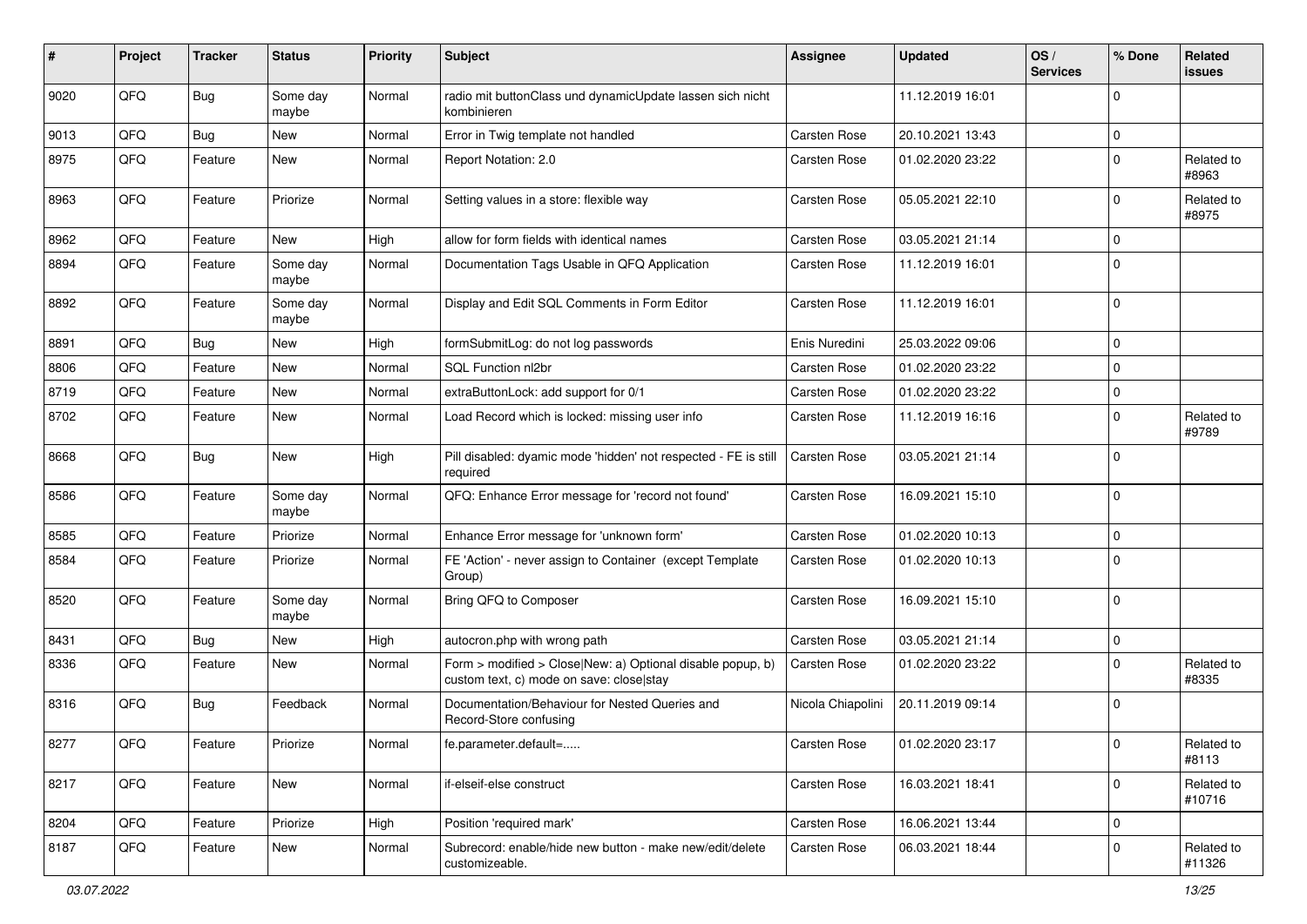| ∦    | Project | <b>Tracker</b> | <b>Status</b>     | <b>Priority</b> | Subject                                                                        | <b>Assignee</b>     | <b>Updated</b>   | OS/<br><b>Services</b> | % Done      | <b>Related</b><br>issues                        |
|------|---------|----------------|-------------------|-----------------|--------------------------------------------------------------------------------|---------------------|------------------|------------------------|-------------|-------------------------------------------------|
| 8106 | QFQ     | Bug            | Some day<br>maybe | Normal          | Dynamic Update: Feld kann nicht auf empty zurückgesetzt<br>werden              | Carsten Rose        | 11.12.2019 16:01 |                        | $\Omega$    |                                                 |
| 8101 | QFQ     | Feature        | Some day<br>maybe | Normal          | Password hash: support further hashing methods                                 | Carsten Rose        | 16.09.2021 15:10 |                        | $\mathbf 0$ |                                                 |
| 8089 | QFQ     | Feature        | New               | Normal          | Copy/Paste for FormElements                                                    | Carsten Rose        | 01.02.2020 23:22 |                        | $\Omega$    |                                                 |
| 8083 | QFQ     | Bug            | <b>New</b>        | High            | FormEditor: primary table list does not respect<br>'indexDb={{indexData:Y}}'   | Carsten Rose        | 03.05.2021 21:14 |                        | $\Omega$    | Has<br>duplicate<br>#6678                       |
| 8082 | QFQ     | Feature        | Priorize          | High            | Contact form without saving record                                             | Carsten Rose        | 07.12.2021 15:20 |                        | $\Omega$    | Related to<br>#8587,<br><b>Blocks</b><br>#11850 |
| 8056 | QFQ     | Feature        | Some day<br>maybe | Normal          | Termin Organisation (Reservation)                                              |                     | 01.02.2020 23:19 |                        | $\Omega$    | Related to<br>#8658                             |
| 8049 | QFQ     | <b>Bug</b>     | New               | Normal          | FE.type=note, column 'value': text moves some pixel to top<br>after save       | Carsten Rose        | 01.02.2020 23:22 |                        | $\Omega$    |                                                 |
| 8044 | QFQ     | Feature        | Priorize          | Normal          | Transaction: a) Form, b) Report                                                | Carsten Rose        | 05.05.2021 22:14 |                        | $\Omega$    | Related to<br>#8043                             |
| 8037 | QFQ     | Bug            | Priorize          | Normal          | FE.type=upload (advanced mode): {{slaveld:V}} missing<br>during dynamic update | Carsten Rose        | 01.02.2020 10:13 |                        | $\Omega$    |                                                 |
| 8034 | QFQ     | Feature        | Priorize          | Normal          | FormElement 'data': 22.22.2222 should not be accepted                          | Carsten Rose        | 01.02.2020 10:13 |                        | $\Omega$    |                                                 |
| 7965 | QFQ     | Feature        | Priorize          | Normal          | Input type 'text' with visual format - currency                                | Benjamin Baer       | 03.01.2022 07:45 |                        | $\mathbf 0$ |                                                 |
| 7924 | QFQ     | Feature        | New               | Normal          | Radio/Checkbox with Tooltip                                                    | Carsten Rose        | 01.02.2020 23:22 |                        | $\mathbf 0$ |                                                 |
| 7921 | QFQ     | Feature        | Some day<br>maybe | Normal          | Rest API Export: URL kuerzer machen                                            |                     | 01.02.2020 23:19 |                        | $\Omega$    |                                                 |
| 7920 | QFQ     | Feature        | New               | Normal          | FE: Syntax Highlight, Zeinlenumbruch                                           | Carsten Rose        | 01.02.2020 10:03 |                        | $\mathbf 0$ |                                                 |
| 7899 | QFQ     | <b>Bug</b>     | New               | High            | Fe.type=password / retype / required: always complain about<br>missing value   | <b>Carsten Rose</b> | 03.05.2021 21:14 |                        | $\Omega$    |                                                 |
| 7890 | QFQ     | <b>Bug</b>     | <b>New</b>        | Normal          | FormElement 'required': extraButtonInfo not aligned                            | Carsten Rose        | 11.06.2021 21:17 |                        | $\Omega$    | Related to<br>#11517                            |
| 7850 | QFQ     | Feature        | <b>New</b>        | High            | Upload records: non 'pathFileName' column                                      | <b>Carsten Rose</b> | 03.05.2021 21:14 |                        | $\Omega$    |                                                 |
| 7812 | QFQ     | Feature        | New               | Normal          | FE 'Subrecord' - new option 'subrecordShowFilter',<br>'subrecordPaging'        | Carsten Rose        | 01.02.2020 23:22 |                        | $\Omega$    |                                                 |
| 7795 | QFQ     | Bug            | <b>New</b>        | Normal          | Readonly Form: Typeahead-Felder                                                | Carsten Rose        | 01.02.2020 23:22 |                        | $\Omega$    | Related to<br>#10640                            |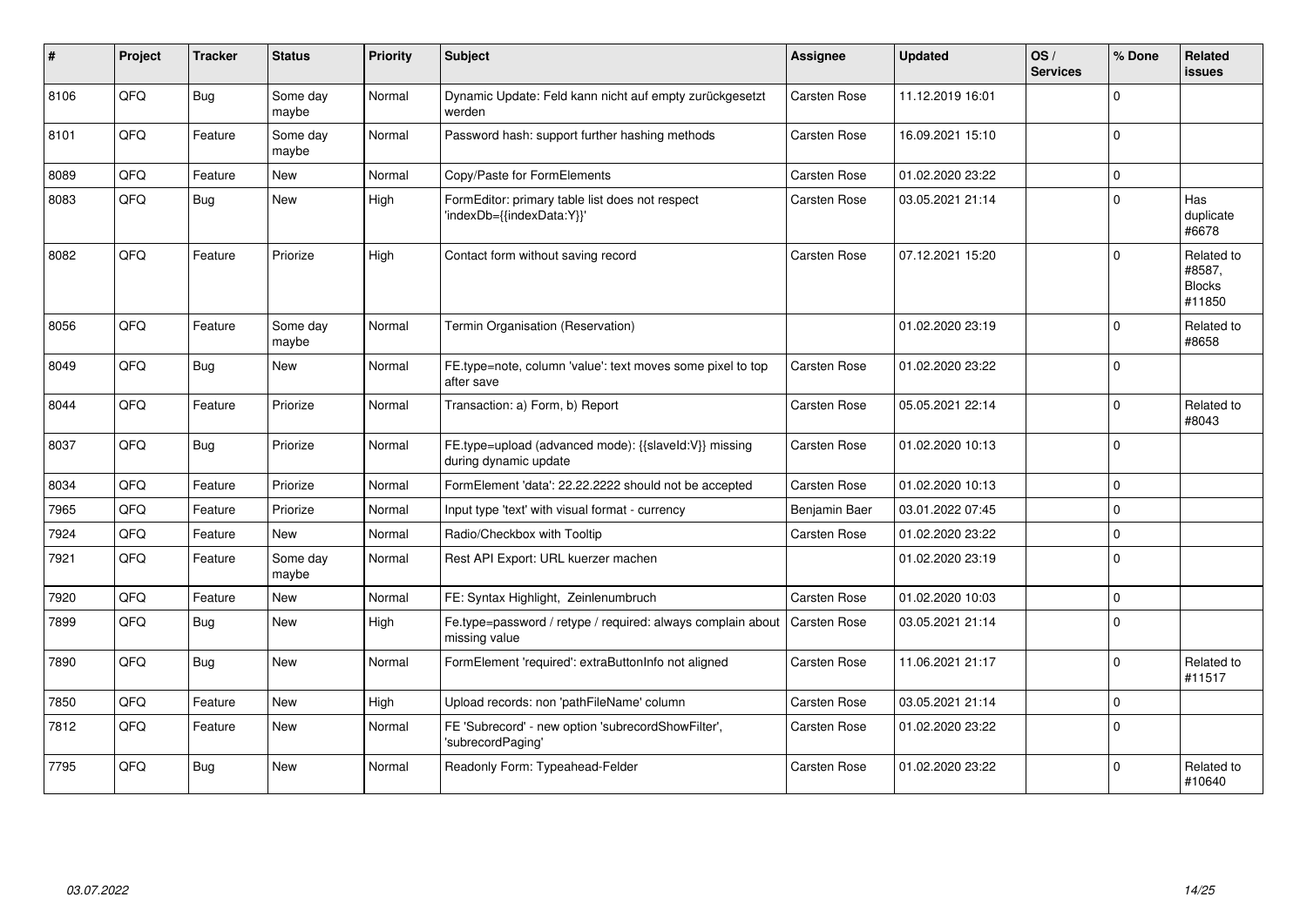| $\sharp$ | Project | <b>Tracker</b> | <b>Status</b>     | <b>Priority</b> | <b>Subject</b>                                                                                        | <b>Assignee</b> | <b>Updated</b>   | OS/<br><b>Services</b> | % Done      | Related<br><b>issues</b>                                               |
|----------|---------|----------------|-------------------|-----------------|-------------------------------------------------------------------------------------------------------|-----------------|------------------|------------------------|-------------|------------------------------------------------------------------------|
| 7732     | QFQ     | Feature        | Some day<br>maybe | Normal          | Javascript: Lazy Loading der add on libs                                                              | Benjamin Baer   | 08.06.2022 10:38 |                        | $\Omega$    | Related to<br>#12611,<br>Related to<br>#12490,<br>Related to<br>#10013 |
| 7730     | QFQ     | Feature        | Priorize          | Normal          | SELECT Box: title in between                                                                          | Benjamin Baer   | 01.02.2020 23:22 |                        | $\mathbf 0$ |                                                                        |
| 7685     | QFQ     | Bug            | New               | Normal          | Open FormElement from QFQ error message and save<br>modified record: error about missing {{formId:F}} | Carsten Rose    | 01.02.2020 23:22 |                        | $\mathbf 0$ |                                                                        |
| 7683     | QFQ     | Feature        | New               | Normal          | Special column names in '{{ SELECT  AS _link }}' should<br>be detected                                | Carsten Rose    | 01.02.2020 23:21 |                        | $\mathbf 0$ |                                                                        |
| 7681     | QFQ     | Feature        | New               | Normal          | Optional switch off 'check for modified record'                                                       | Carsten Rose    | 01.02.2020 23:21 |                        | $\pmb{0}$   |                                                                        |
| 7660     | QFQ     | Feature        | New               | Normal          | IMAP: import mails to DB, move / delete mails                                                         | Carsten Rose    | 01.02.2020 09:52 |                        | $\mathbf 0$ |                                                                        |
| 7656     | QFQ     | <b>Bug</b>     | Priorize          | Normal          | FE with required, 'pattern' and 'extraButtonLock': always<br>complain about missing value             | Carsten Rose    | 01.02.2020 10:13 |                        | $\mathbf 0$ |                                                                        |
| 7650     | QFQ     | <b>Bug</b>     | New               | High            | Optional do not show 'required' sign on FormElement                                                   | Carsten Rose    | 03.05.2021 21:14 |                        | $\mathbf 0$ |                                                                        |
| 7630     | QFQ     | Feature        | Priorize          | Normal          | detailed error message for simple upload                                                              | Carsten Rose    | 01.02.2020 10:13 |                        | $\mathbf 0$ |                                                                        |
| 7616     | QFQ     | <b>Bug</b>     | Priorize          | Normal          | Selectlist with Enum & Dynamic Update                                                                 | Carsten Rose    | 01.02.2020 10:13 |                        | $\mathbf 0$ |                                                                        |
| 7602     | QFQ     | Feature        | ToDo              | High            | Multi Select: with checkboxes                                                                         | Benjamin Baer   | 22.03.2022 09:07 |                        | $\mathbf 0$ |                                                                        |
| 7574     | QFQ     | Bug            | New               | Normal          | Substitute error: form element not reported / dont parse<br>Form.note                                 | Carsten Rose    | 01.02.2020 23:21 |                        | $\mathbf 0$ |                                                                        |
| 7547     | QFQ     | Bug            | New               | Normal          | Error Message in afterSave: wrong parameter column<br>reported                                        | Carsten Rose    | 01.02.2020 23:22 |                        | $\mathbf 0$ |                                                                        |
| 7524     | QFQ     | Bug            | <b>New</b>        | Normal          | QFQ throws a 'General Error' if 'fileadmin/protected/log/' is<br>not writeable                        | Carsten Rose    | 01.02.2020 23:22 |                        | $\mathbf 0$ |                                                                        |
| 7522     | QFQ     | Feature        | Priorize          | Normal          | Inserting default index.html to folder (Avoid Apache Indexing)                                        | Carsten Rose    | 01.02.2020 10:13 |                        | $\mathbf 0$ |                                                                        |
| 7521     | QFQ     | Feature        | New               | Normal          | TemplateGroup: fe.type=upload                                                                         | Carsten Rose    | 01.02.2020 23:21 |                        | $\mathbf 0$ | Related to<br>#9706                                                    |
| 7520     | QFQ     | Feature        | <b>New</b>        | Normal          | QR Code:  AS _qr ( AS _link)                                                                          | Carsten Rose    | 01.02.2020 23:22 |                        | $\mathbf 0$ |                                                                        |
| 7519     | QFQ     | Feature        | New               | Normal          | Select: Multi                                                                                         | Carsten Rose    | 01.02.2020 23:22 |                        | $\mathbf 0$ |                                                                        |
| 7513     | QFQ     | <b>Bug</b>     | New               | Normal          | Radios not correct aligned                                                                            | Carsten Rose    | 01.02.2020 23:22 |                        | $\mathbf 0$ |                                                                        |
| 7512     | QFQ     | Bug            | <b>New</b>        | Normal          | FE: inputType=number >> 'pattern' is not respected                                                    | Carsten Rose    | 01.02.2020 23:22 |                        | 0           |                                                                        |
| 7481     | QFQ     | Feature        | New               | Normal          | Detect 'BaseUrl' automatically                                                                        | Carsten Rose    | 01.02.2020 23:21 |                        | $\pmb{0}$   |                                                                        |
| 7480     | QFQ     | Feature        | New               | Normal          | Record History (Undo / Redo)                                                                          | Carsten Rose    | 11.12.2019 16:16 |                        | $\mathbf 0$ | Related to<br>#2361                                                    |
| 7456     | QFQ     | <b>Bug</b>     | Some day<br>maybe | Low             | Todos in Code: solve or make ticket                                                                   | Carsten Rose    | 16.09.2021 15:10 |                        | 0           |                                                                        |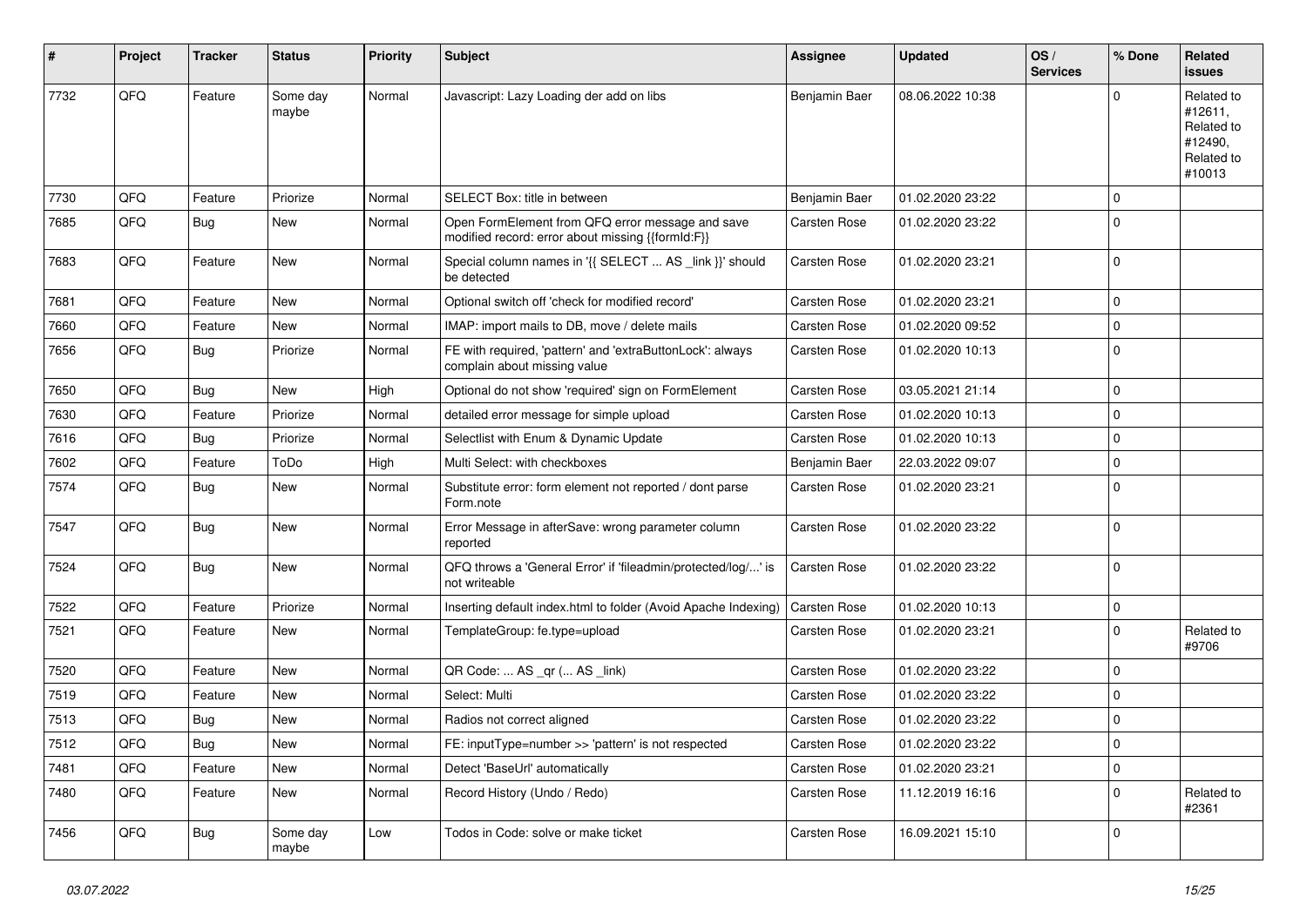| #    | Project | <b>Tracker</b> | <b>Status</b>     | <b>Priority</b> | <b>Subject</b>                                                                                 | <b>Assignee</b> | <b>Updated</b>   | OS/<br><b>Services</b> | % Done              | Related<br><b>issues</b>  |
|------|---------|----------------|-------------------|-----------------|------------------------------------------------------------------------------------------------|-----------------|------------------|------------------------|---------------------|---------------------------|
| 7453 | QFQ     | Feature        | Some day<br>maybe | Normal          | import / export forms QFQ                                                                      | Carsten Rose    | 16.09.2021 15:10 |                        | $\Omega$            |                           |
| 7452 | QFQ     | Feature        | Some day<br>maybe | Normal          | automate deployment new QFQ version                                                            | Carsten Rose    | 16.09.2021 15:10 |                        | $\mathbf 0$         |                           |
| 7402 | QFQ     | <b>Bug</b>     | Some day<br>maybe | Normal          | thumbnail cache: outdated picture when permission denied<br>and permission resolved.           |                 | 01.02.2020 23:20 |                        | $\mathbf 0$         |                           |
| 7342 | QFQ     | Feature        | New               | Normal          | add content = hide this                                                                        | Carsten Rose    | 01.02.2020 23:21 |                        | $\mathbf 0$         |                           |
| 7336 | QFQ     | Feature        | Some day<br>maybe | Normal          | PDF Upload: disallow PDFs with specific Meta information                                       | Carsten Rose    | 11.12.2019 16:01 |                        | $\mathbf 0$         |                           |
| 7290 | QFQ     | Feature        | Priorize          | Normal          | FormEditor: title as textarea if LEN(title)>60                                                 | Carsten Rose    | 01.02.2020 10:13 |                        | $\mathbf 0$         | Blocked by<br>#7682       |
| 7281 | QFQ     | <b>Bug</b>     | Some day<br>maybe | Normal          | Subrecords: on large screen separator line too short                                           |                 | 01.02.2020 23:19 |                        | $\mathbf 0$         |                           |
| 7280 | QFQ     | Feature        | <b>New</b>        | Normal          | recently used table                                                                            | Carsten Rose    | 01.02.2020 23:21 |                        | $\mathsf{O}\xspace$ |                           |
| 7278 | QFQ     | Feature        | Some day<br>maybe | Normal          | Form: Wert vordefinieren der immer gesetzt wird                                                |                 | 02.05.2021 09:27 |                        | $\mathbf 0$         |                           |
| 7261 | QFQ     | <b>Bug</b>     | <b>New</b>        | Normal          | Report pathFilename for user without path, only the filename                                   | Carsten Rose    | 01.02.2020 23:21 |                        | $\mathsf{O}\xspace$ |                           |
| 7239 | QFQ     | Feature        | <b>New</b>        | Normal          | TinyMCE: html tag whitelist                                                                    | Carsten Rose    | 01.02.2020 23:21 |                        | $\mathbf 0$         | Related to<br>#14320      |
| 7229 | QFQ     | Feature        | Some day<br>maybe | Normal          | New FormElement.type: Button                                                                   |                 | 01.02.2021 12:32 |                        | $\mathbf 0$         |                           |
| 7219 | QFQ     | <b>Bug</b>     | <b>New</b>        | Normal          | typeSheadSql / typeAheadSqlPrefetch: change to curly<br>braces                                 | Carsten Rose    | 01.02.2020 23:21 |                        | $\mathbf 0$         |                           |
| 7217 | QFQ     | Feature        | Priorize          | Normal          | Download: notice User if `_sip=?` is missing                                                   | Carsten Rose    | 01.02.2020 10:13 |                        | $\Omega$            |                           |
| 7175 | QFQ     | Feature        | New               | Normal          | Upload: md5 hash as filename                                                                   | Carsten Rose    | 01.02.2020 23:21 |                        | $\mathbf 0$         |                           |
| 7119 | QFQ     | Feature        | <b>New</b>        | Normal          | Upload: scaleDownWidth, scaleDownHeight                                                        | Carsten Rose    | 01.02.2020 23:21 |                        | $\mathbf 0$         |                           |
| 7109 | QFQ     | Feature        | <b>New</b>        | Normal          | Dynamic Updates: row/element hide                                                              | Carsten Rose    | 01.02.2020 23:22 |                        | $\mathbf 0$         | Has<br>duplicate<br>#4081 |
| 7108 | QFQ     | Feature        | Some day<br>maybe | Normal          | QFQ Wrap Elements                                                                              |                 | 11.12.2019 16:01 |                        | $\mathbf 0$         |                           |
| 7107 | QFQ     | Feature        | Some day<br>maybe | Normal          | Showcase Registration Tool: Anmeldung / Administration :<br>Liste Anmeldungen / Emaileinaldung | Carsten Rose    | 11.12.2019 16:01 |                        | $\mathbf 0$         |                           |
| 7106 | QFQ     | Feature        | Some day<br>maybe | Normal          | Beispiel Nummerierung von Rows in Report                                                       |                 | 11.12.2019 16:01 |                        | $\mathbf 0$         |                           |
| 7105 | QFQ     | Feature        | Some day<br>maybe | Normal          | Beispiel wie man in einer zweiten Tabelle speichert.                                           |                 | 11.12.2019 16:01 |                        | $\mathbf 0$         |                           |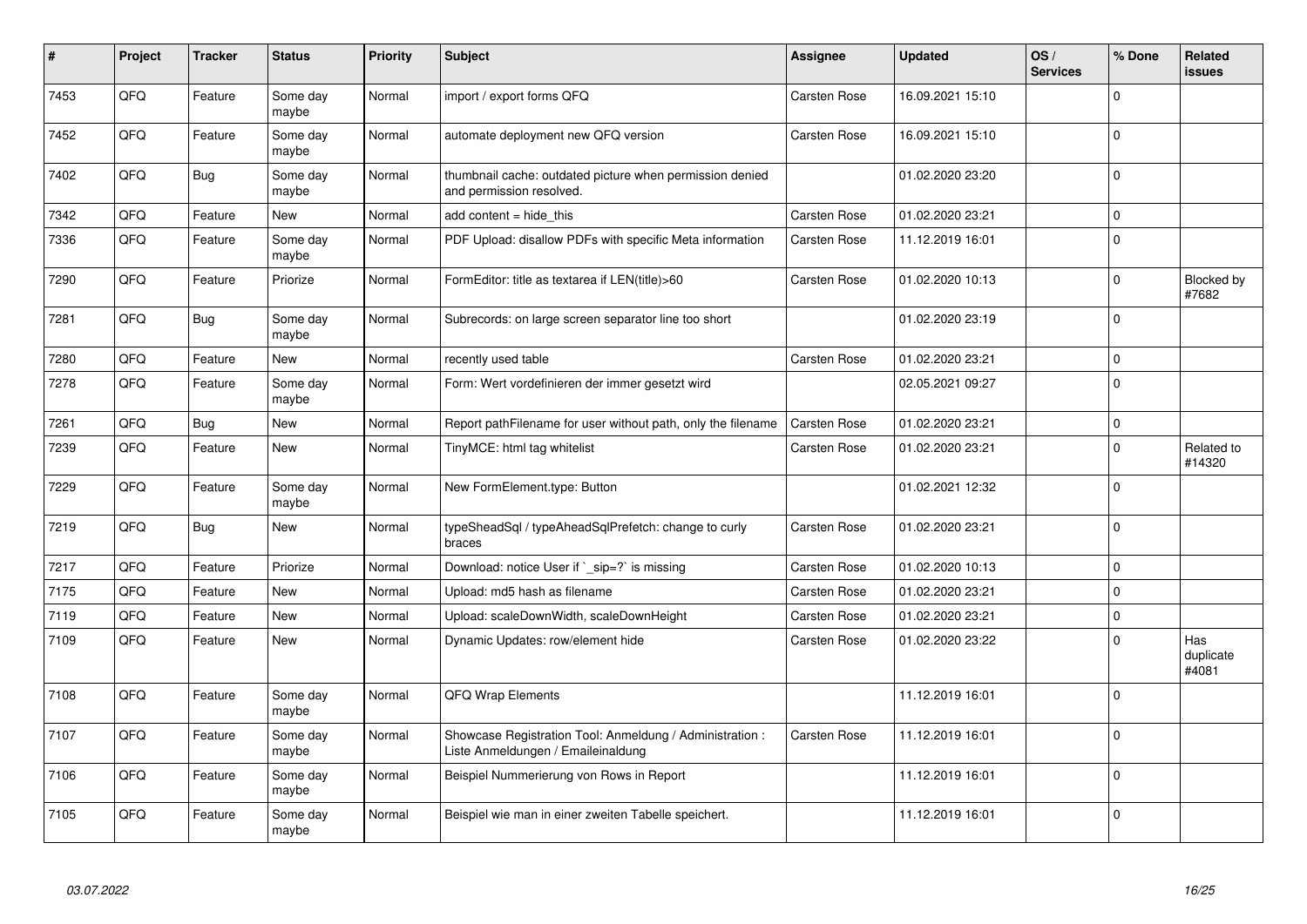| #    | Project | <b>Tracker</b> | <b>Status</b>     | <b>Priority</b> | <b>Subject</b>                                                                                                             | Assignee            | <b>Updated</b>   | OS/<br><b>Services</b> | % Done       | Related<br>issues   |
|------|---------|----------------|-------------------|-----------------|----------------------------------------------------------------------------------------------------------------------------|---------------------|------------------|------------------------|--------------|---------------------|
| 7104 | QFQ     | Feature        | Some day<br>maybe | Normal          | Manual: hint about escaping if '\r' appears in mail body                                                                   |                     | 11.12.2019 16:01 |                        | $\Omega$     |                     |
| 7102 | QFQ     | Feature        | <b>New</b>        | Normal          | Comment sign in report: '#' and '--'                                                                                       | <b>Carsten Rose</b> | 01.02.2020 23:21 |                        | $\mathbf 0$  |                     |
| 7101 | QFQ     | <b>Bug</b>     | Some day<br>maybe | Normal          | 'form' in SIP and 'report' - breaks                                                                                        |                     | 01.02.2020 23:20 |                        | $\Omega$     |                     |
| 7100 | QFQ     | Feature        | Some day<br>maybe | Normal          | Download: log access, max downloads, time limit                                                                            |                     | 01.02.2020 23:19 |                        | l o          |                     |
| 7099 | QFQ     | Feature        | <b>New</b>        | Normal          | Redesign FormEditor                                                                                                        | Carsten Rose        | 01.02.2020 23:21 |                        | $\mathbf 0$  |                     |
| 7014 | QFQ     | <b>Bug</b>     | <b>New</b>        | Normal          | Sending invalid emails succeeds when<br>debug.redirectAllMailTo is set                                                     | Carsten Rose        | 01.02.2020 23:21 |                        | $\Omega$     |                     |
| 7002 | QFQ     | <b>Bug</b>     | New               | Normal          | Dynamic Update: row does not disappear / appear                                                                            | Carsten Rose        | 01.02.2020 23:22 |                        | $\Omega$     |                     |
| 6998 | QFQ     | Feature        | Priorize          | Normal          | Form: with debug=on show column information as tooltip of<br>column label                                                  | Carsten Rose        | 01.02.2020 10:13 |                        | $\Omega$     |                     |
| 6992 | QFQ     | Feature        | Some day<br>maybe | Normal          | DB exception: Syntax Highlight                                                                                             |                     | 11.12.2019 16:01 |                        | $\mathbf 0$  | Related to<br>#5450 |
| 6972 | QFQ     | Feature        | Some day<br>maybe | Normal          | Fabric Clipboard / cross browser tab                                                                                       | Benjamin Baer       | 01.02.2020 23:21 |                        | $\mathbf{0}$ |                     |
| 6970 | QFQ     | Feature        | Some day<br>maybe | Normal          | tablesorter: default fuer 'sortReset' aendern von 'Ctrl' zu 'Alt'                                                          | Benjamin Baer       | 01.02.2020 23:21 |                        | $\mathbf 0$  |                     |
| 6912 | QFQ     | Bug            | New               | Normal          | error Message Var 'deadline' already set in SIP - in Form<br>with FE.value={{deadline:R:::{{deadlinePeriod:Y}}}}           | Carsten Rose        | 01.02.2020 23:21 |                        | l 0          |                     |
| 6870 | QFQ     | Feature        | Priorize          | Normal          | Click on '_link' triggers an API call                                                                                      | Benjamin Baer       | 03.01.2022 08:25 |                        | $\mathbf 0$  |                     |
| 6855 | QFQ     | Feature        | New               | Normal          | With {{feUser:U}}!={{feUser:T}}: Save / Delete: only possible<br>with {{feUserSave:U}}='yes' and '{{feUserDelete:U}}='yes' | Carsten Rose        | 01.02.2020 23:21 |                        | I٥           |                     |
| 6801 | QFQ     | Feature        | Priorize          | Normal          | Fabric: Maximize / FullIscreen                                                                                             | Benjamin Baer       | 21.03.2022 09:56 |                        | $\Omega$     |                     |
| 6765 | QFQ     | Feature        | <b>New</b>        | Normal          | Moeglichkeit via QFQ eigene Logs zu schreiben                                                                              | Carsten Rose        | 01.02.2020 23:21 |                        | l 0          |                     |
| 6723 | QFQ     | Feature        | <b>New</b>        | Normal          | Report QFQ Installation and Version                                                                                        | <b>Carsten Rose</b> | 12.06.2021 09:07 |                        | $\mathbf 0$  |                     |
| 6715 | QFQ     | Feature        | Some day<br>maybe | Normal          | Code-Refactoring: dbArray vereinheitlichen                                                                                 | Carsten Rose        | 11.12.2019 16:02 |                        | I٥           |                     |
| 6704 | QFQ     | Feature        | Some dav<br>maybe | Normal          | Upload Mode: Bilder in Notizen rechts sollen aktuellen<br>Upload repräsentieren.                                           |                     | 01.02.2020 23:19 |                        | $\Omega$     | Related to<br>#3264 |
| 6677 | QFQ     | <b>Bug</b>     | <b>New</b>        | Normal          | Error message FE Action Element: no/wrong FE reference<br>who cause the problem.                                           | Carsten Rose        | 01.02.2020 23:21 |                        | l 0          |                     |
| 6602 | QFQ     | Feature        | <b>New</b>        | Normal          | Formlet: in Report auf Mausklick ein mini-form oeffnen                                                                     | Carsten Rose        | 11.12.2019 16:16 |                        | $\Omega$     |                     |
| 6594 | QFQ     | Feature        | New               | Normal          | Excel: on download, check if there is a valid sip                                                                          | Carsten Rose        | 01.02.2020 23:21 |                        | l 0          |                     |
| 6574 | QFQ     | <b>Bug</b>     | Priorize          | Normal          | gfg.log: Fehlermeldung wurde angezeigt, aber nicht geloggt                                                                 | Carsten Rose        | 01.02.2020 10:13 |                        | $\Omega$     |                     |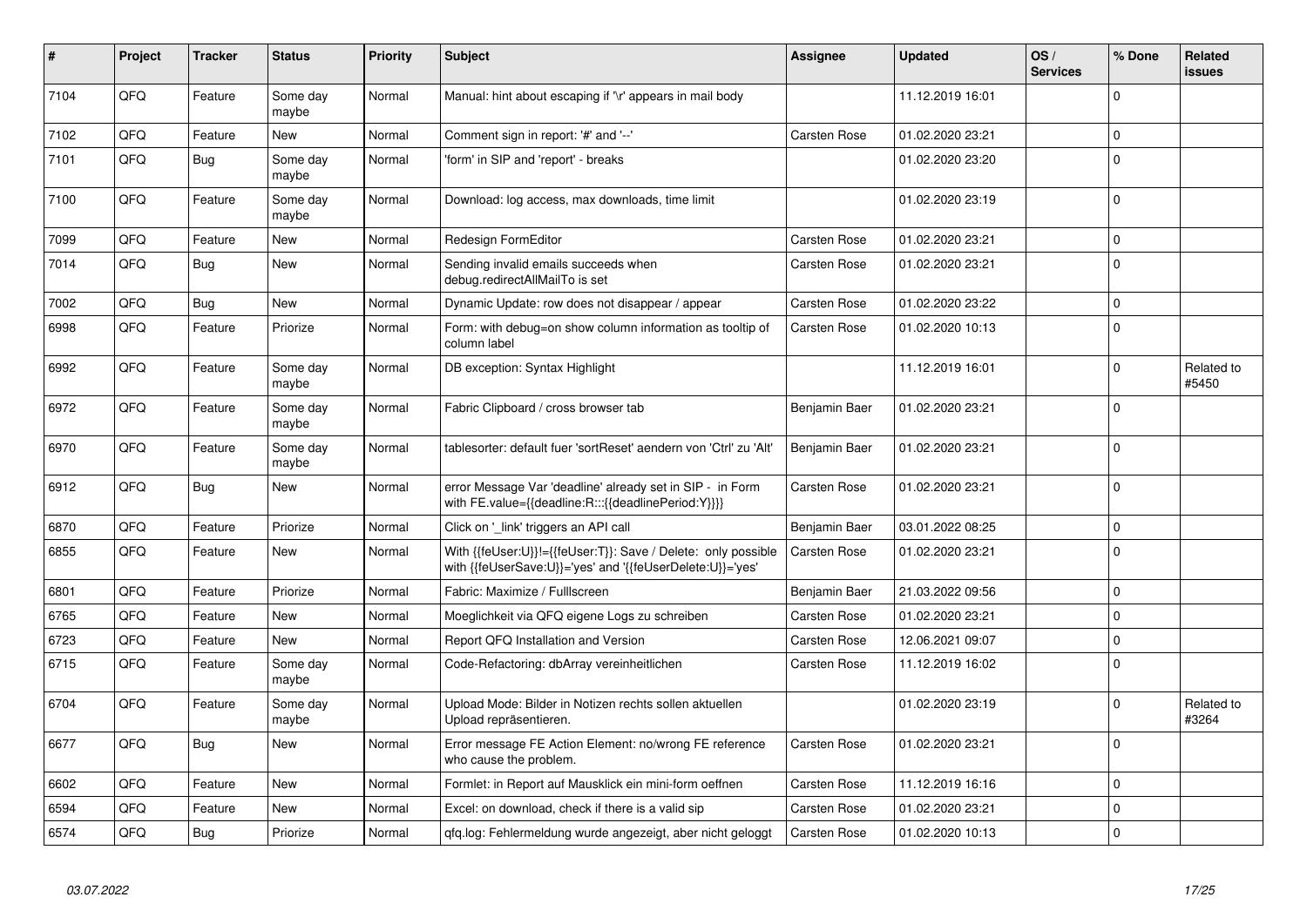| #    | Project | <b>Tracker</b> | <b>Status</b>     | <b>Priority</b> | <b>Subject</b>                                                                                        | <b>Assignee</b> | <b>Updated</b>   | OS/<br><b>Services</b> | % Done      | Related<br>issues                           |
|------|---------|----------------|-------------------|-----------------|-------------------------------------------------------------------------------------------------------|-----------------|------------------|------------------------|-------------|---------------------------------------------|
| 6566 | QFQ     | Bug            | Priorize          | Normal          | Link Function 'delete': provided parameter missing on page<br>reload                                  | Benjamin Baer   | 03.01.2022 08:08 |                        | $\mathbf 0$ |                                             |
| 6515 | QFQ     | Feature        | Some day<br>maybe | Normal          | Formular: Felder dynamisch ein/ausblenden                                                             |                 | 11.12.2019 16:02 |                        | $\mathbf 0$ |                                             |
| 6483 | QFQ     | <b>Bug</b>     | New               | Normal          | R Store funktioniert nicht bei 'Report Notation' im FE                                                | Carsten Rose    | 01.02.2020 23:21 |                        | $\mathbf 0$ |                                             |
| 6462 | QFQ     | Bug            | New               | Normal          | File Upload: Nutzlose Fehlermeldung wenn Datei zu gross                                               | Carsten Rose    | 01.02.2020 23:21 |                        | $\mathbf 0$ | Related to<br>#6139                         |
| 6437 | QFQ     | Feature        | <b>New</b>        | Normal          | Neuer Mode Button bei FormElementen                                                                   | Carsten Rose    | 01.02.2020 23:21 |                        | $\mathbf 0$ | Related to<br>#9668,<br>Blocked by<br>#9678 |
| 6299 | QFQ     | Feature        | Some day<br>maybe | Normal          | Attack detection: log table with invalid SIP access                                                   |                 | 11.12.2019 16:02 |                        | $\mathbf 0$ | Related to<br>#3947                         |
| 6292 | QFQ     | Feature        | New               | Normal          | Download: File speichern mit Hash aber original Filename in<br>der Datenbank vermerken fuer Downloads | Carsten Rose    | 01.02.2020 23:21 |                        | $\mathbf 0$ |                                             |
| 6289 | QFQ     | Feature        | <b>New</b>        | Normal          | Form: Log                                                                                             | Carsten Rose    | 01.02.2020 23:21 |                        | $\mathbf 0$ |                                             |
| 6288 | QFQ     | Feature        | Some day<br>maybe | Normal          | Best Practice: Erklaeren wie man ein Formular ganz in<br>'weiss' erstellen kann                       |                 | 11.12.2019 16:02 |                        | $\mathbf 0$ |                                             |
| 6261 | QFQ     | Feature        | New               | Normal          | Persistent SIP                                                                                        | Carsten Rose    | 12.06.2021 09:07 |                        | $\mathbf 0$ | Related to<br>#10819                        |
| 6250 | QFQ     | Feature        | In Progress       | Normal          | Enhance layout: a) Subrecord, b) Subrecord-Title                                                      | Carsten Rose    | 01.02.2020 23:22 |                        | $\mathbf 0$ | Related to<br>#5391                         |
| 6224 | QFQ     | Feature        | Priorize          | Normal          | Dynamic update: fade in/out fields                                                                    | Benjamin Baer   | 21.03.2022 09:50 |                        | $\mathbf 0$ |                                             |
| 6140 | QFQ     | Bug            | Priorize          | Normal          | QFQ DnD Sort: Locked fields                                                                           | Benjamin Baer   | 21.03.2022 09:56 |                        | $\mathbf 0$ |                                             |
| 6116 | QFQ     | Bug            | Priorize          | High            | value of checkbox not saved                                                                           | Carsten Rose    | 07.12.2021 17:19 |                        | $\mathbf 0$ |                                             |
| 6084 | QFQ     | Feature        | Some day<br>maybe | Normal          | New escape type: 'D' - convert date                                                                   |                 | 01.02.2020 23:19 |                        | $\mathbf 0$ |                                             |
| 6083 | QFQ     | Feature        | Some day<br>maybe | Normal          | Dynamic Update: Value Check via SQL                                                                   |                 | 11.12.2019 16:02 |                        | $\mathbf 0$ |                                             |
| 5991 | QFQ     | Bug            | Some day<br>maybe | Normal          | URLs with ' ' or long parameter are problematic                                                       | Carsten Rose    | 01.02.2020 23:19 |                        | $\mathbf 0$ |                                             |
| 5983 | QFQ     | Feature        | Some day<br>maybe | Normal          | Form Submit (save & update): normalize date/-time FE                                                  | Carsten Rose    | 01.02.2020 23:19 |                        | $\mathbf 0$ |                                             |
| 5942 | QFQ     | Feature        | Priorize          | Normal          | 'L' and 'type': append to links, generate via '_link' by using 'u:'                                   | Carsten Rose    | 01.02.2020 10:13 |                        | $\mathbf 0$ |                                             |
| 5923 | QFO     | Feature        | Some day<br>maybe | Normal          | fillStoreSystemBySqlLate                                                                              |                 | 01.02.2020 23:19 |                        | $\mathbf 0$ |                                             |
| 5895 | QFO     | Feature        | Some day<br>maybe | Normal          | Tutorial: List of all QFQ Features                                                                    |                 | 01.02.2020 23:19 |                        | $\mathbf 0$ |                                             |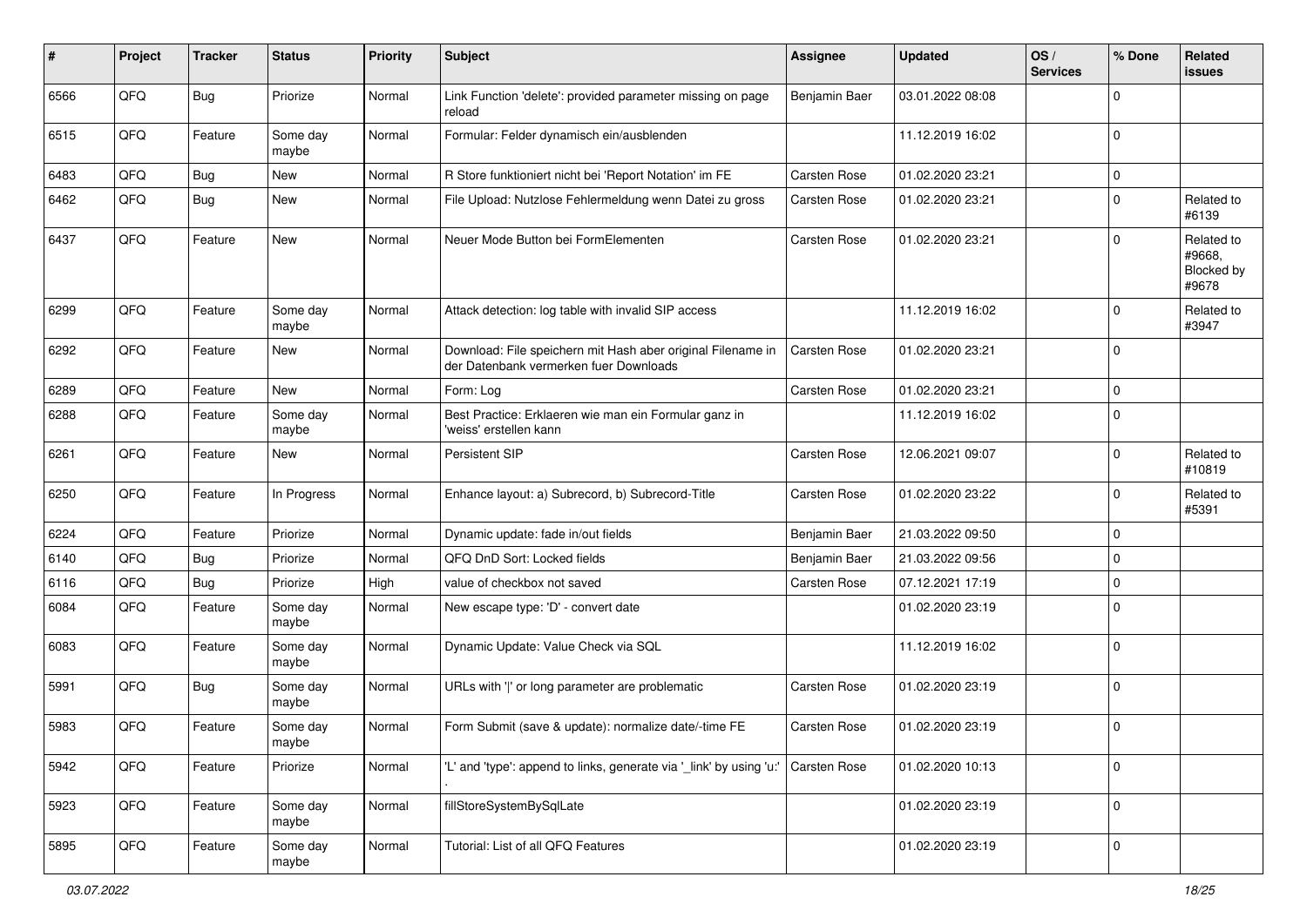| #    | Project | <b>Tracker</b> | <b>Status</b>     | <b>Priority</b> | <b>Subject</b>                                                                    | <b>Assignee</b> | <b>Updated</b>   | OS/<br><b>Services</b> | % Done      | Related<br><b>issues</b>                    |
|------|---------|----------------|-------------------|-----------------|-----------------------------------------------------------------------------------|-----------------|------------------|------------------------|-------------|---------------------------------------------|
| 5894 | QFQ     | Feature        | Feedback          | Normal          | Typeahead in Report: show/hide rows dynamically                                   | Carsten Rose    | 18.02.2022 08:50 |                        | $\Omega$    | Related to<br>#5893.<br>Related to<br>#5885 |
| 5893 | QFQ     | Feature        | Some day<br>maybe | Normal          | Edit on double-click                                                              |                 | 01.02.2020 23:19 |                        | $\mathbf 0$ | Related to<br>#5894                         |
| 5892 | QFQ     | Feature        | Some day<br>maybe | Normal          | QFQ should use T3 API to manipulate FE GROUP<br>membership                        |                 | 01.02.2020 23:20 |                        | $\mathbf 0$ |                                             |
| 5877 | QFQ     | <b>Bug</b>     | Some day<br>maybe | Normal          | FE.type=note:bsColumn strange behaviour                                           |                 | 01.02.2020 23:19 |                        | $\mathbf 0$ |                                             |
| 5852 | QFQ     | Feature        | Some day<br>maybe | Normal          | Logging: mail.log / sql.log - im FE anzeigen und via AJAX<br>aktualisieren        | Carsten Rose    | 01.02.2020 23:19 |                        | $\Omega$    | Related to<br>#5885                         |
| 5851 | QFQ     | Feature        | Some day<br>maybe | Normal          | Queue System implementieren: MQTT, RabbitMQ                                       |                 | 01.02.2020 23:20 |                        | $\mathbf 0$ | Related to<br>#5715                         |
| 5850 | QFQ     | Feature        | Some day<br>maybe | Normal          | Deployment: In QFQ Doc best practice fuer zeitgemaesses<br>Deployment beschreiben |                 | 01.02.2020 23:20 |                        | $\mathbf 0$ |                                             |
| 5805 | QFQ     | Feature        | Some day<br>maybe | Normal          | TypeAHead SQL value instead of key stored                                         |                 | 01.02.2020 23:19 |                        | $\mathbf 0$ | Related to<br>#5444                         |
| 5783 | QFQ     | Feature        | Some day<br>maybe | Normal          | <b>BPMN View/Edit</b>                                                             |                 | 11.12.2019 16:02 |                        | $\mathbf 0$ |                                             |
| 5782 | QFQ     | Feature        | New               | Normal          | NextCloud API                                                                     | Carsten Rose    | 01.02.2020 10:02 |                        | $\mathbf 0$ |                                             |
| 5768 | QFQ     | Bug            | Some day<br>maybe | Normal          | '{{pageLanguage:T}}' missing if QFQ is called via api                             | Carsten Rose    | 01.02.2020 23:19 |                        | $\mathbf 0$ |                                             |
| 5715 | QFQ     | Feature        | New               | High            | PDF Caching                                                                       | Carsten Rose    | 03.05.2021 21:14 |                        | $\Omega$    | Related to<br>#5851,<br>Related to<br>#6357 |
| 5706 | QFQ     | Bug            | Some day<br>maybe | Normal          | upload: fileDestination needs to be sanatized                                     | Carsten Rose    | 01.02.2020 23:19 |                        | $\mathbf 0$ |                                             |
| 5695 | QFQ     | Feature        | In Progress       | Normal          | Multiform                                                                         | Carsten Rose    | 02.01.2021 18:38 |                        | $\mathbf 0$ |                                             |
| 5665 | QFQ     | Feature        | Some day<br>maybe | Normal          | Versuch das '{{!' nicht mehr noetig ist.                                          | Carsten Rose    | 01.02.2020 23:20 |                        | $\mathbf 0$ | Related to<br>#7432,<br>Related to<br>#7434 |
| 5579 | QFG     | Feature        | Some day<br>maybe | Normal          | Enhance Doc / Presentation: variable type 'link column type'                      | Carsten Rose    | 01.02.2020 23:19 |                        | $\mathbf 0$ |                                             |
| 5576 | QFO     | <b>Bug</b>     | New               | Normal          | Using MySQL 'DROP' requires privilege - wich is not really<br>necessary.          | Carsten Rose    | 01.02.2020 23:21 |                        | $\mathbf 0$ |                                             |
| 5562 | QFQ     | Feature        | Priorize          | Normal          | Drag'n'Drop fuer Uploads                                                          | Benjamin Baer   | 21.03.2022 09:52 |                        | $\mathbf 0$ | Related to<br>#9706                         |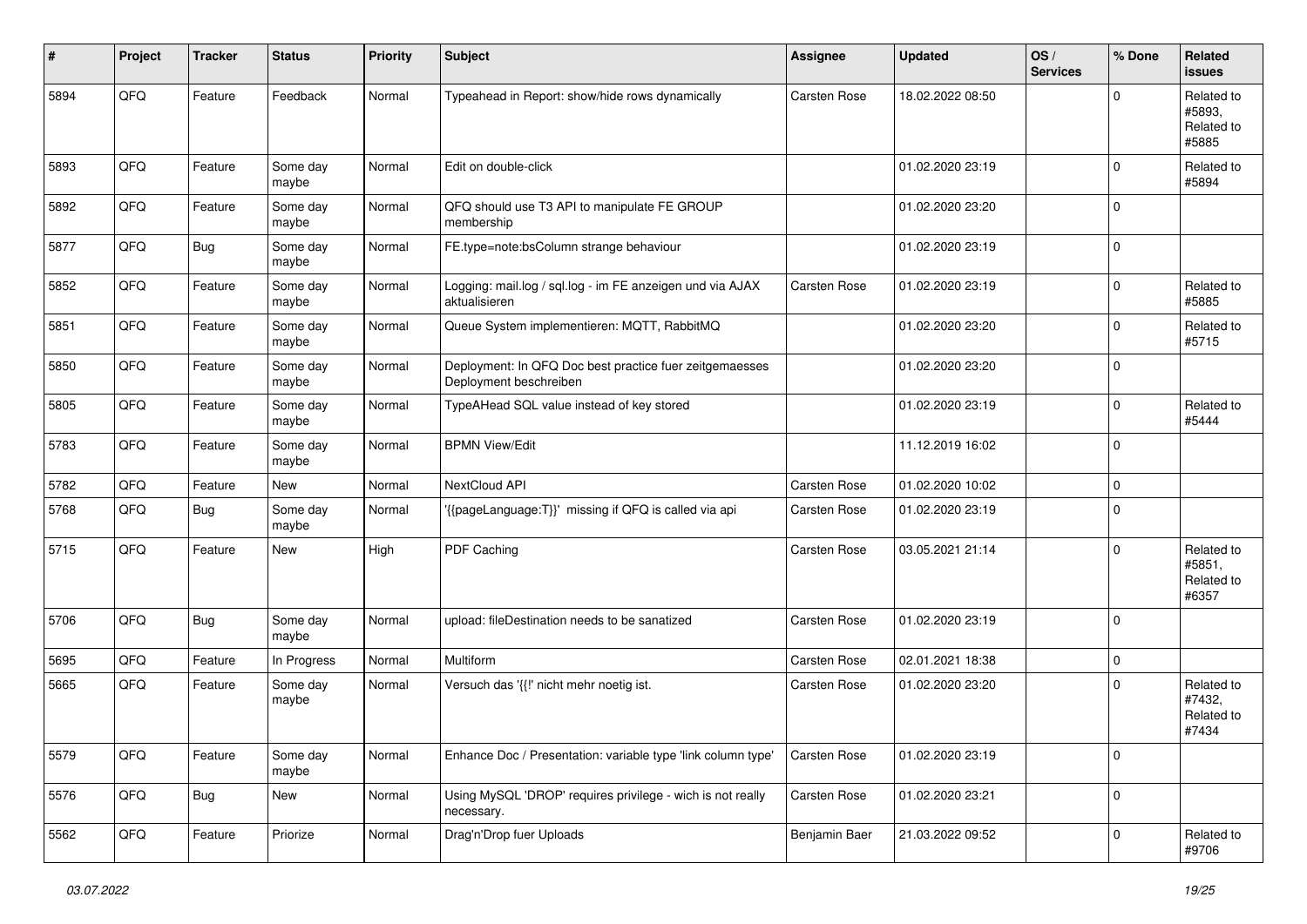| #    | Project | <b>Tracker</b> | <b>Status</b>     | <b>Priority</b> | Subject                                                                                                              | <b>Assignee</b>     | <b>Updated</b>   | OS/<br><b>Services</b> | % Done      | Related<br><b>issues</b>                    |
|------|---------|----------------|-------------------|-----------------|----------------------------------------------------------------------------------------------------------------------|---------------------|------------------|------------------------|-------------|---------------------------------------------|
| 5559 | QFQ     | Bug            | New               | Normal          | FE.type = Upload: 'accept' might contain variables                                                                   | Carsten Rose        | 11.05.2020 21:23 |                        | $\Omega$    |                                             |
| 5557 | QFQ     | <b>Bug</b>     | Some day<br>maybe | Normal          | Form load: STORE_RECORD filled, but should be empty                                                                  | Carsten Rose        | 01.02.2020 23:19 |                        | $\mathbf 0$ |                                             |
| 5548 | QFQ     | Feature        | Some day<br>maybe | Normal          | 801 Textfiles/Scriptfiles als Thumbnail                                                                              | Carsten Rose        | 07.03.2022 16:26 |                        | $\mathbf 0$ |                                             |
| 5480 | QFQ     | Feature        | Some day<br>maybe | Normal          | QFQ: Dokumentation mit Screenshots versehen                                                                          | Carsten Rose        | 01.02.2020 23:20 |                        | $\mathbf 0$ | Related to<br>#9879                         |
| 5459 | QFQ     | <b>Bug</b>     | <b>New</b>        | High            | Multi DB: spread system tables between 'QFQ' and 'Data'-DB   Carsten Rose                                            |                     | 03.05.2021 21:14 |                        | $\mathbf 0$ | Related to<br>#4720                         |
| 5455 | QFQ     | Feature        | Some day<br>maybe | Normal          | Mail Redirects grld abhaengig                                                                                        |                     | 01.02.2020 23:20 |                        | $\mathbf 0$ |                                             |
| 5452 | QFQ     | Feature        | Some day<br>maybe | Normal          | Thumbnails from PDF: bad quality                                                                                     |                     | 01.02.2020 23:20 |                        | $\mathbf 0$ |                                             |
| 5428 | QFQ     | Feature        | Some day<br>maybe | Normal          | secure thumbnail: late render on access.                                                                             | Carsten Rose        | 01.02.2020 23:20 |                        | $\mathbf 0$ |                                             |
| 5389 | QFQ     | Feature        | Some day<br>maybe | Normal          | QFQ Design: Multline label / note                                                                                    | Benjamin Baer       | 01.02.2020 23:19 |                        | $\mathbf 0$ |                                             |
| 5366 | QFQ     | Feature        | Priorize          | Normal          | Saving with keyboard shortcuts                                                                                       | Benjamin Baer       | 21.03.2022 09:47 |                        | $\mathbf 0$ |                                             |
| 5345 | QFQ     | Feature        | <b>New</b>        | Normal          | Report: UPDATE / INSERT / DELETE statements should<br>trigger subqueries, depending on the result.                   | Carsten Rose        | 27.05.2020 16:11 |                        | $\mathbf 0$ |                                             |
| 5342 | QFQ     | Feature        | Some day<br>maybe | Normal          | link - with HTML Attributes                                                                                          |                     | 01.02.2020 23:20 |                        | $\mathbf 0$ | Related to<br>#14077                        |
| 5305 | QFQ     | <b>Bug</b>     | New               | Normal          | Upload FormElement: nicht disabled by readonly Form                                                                  | Carsten Rose        | 16.06.2021 13:43 |                        | $\mathbf 0$ | Related to<br>#9347,<br>Related to<br>#9834 |
| 5221 | QFQ     | <b>Bug</b>     | New               | High            | Download Dialog: Bleibt stehen in FF wenn Datei<br>automatisch gespeichert wird.                                     | Carsten Rose        | 03.05.2021 21:14 |                        | $\mathbf 0$ |                                             |
| 5160 | QFQ     | Feature        | Some day<br>maybe | Normal          | QFQ collaborative / together.js, ShareJS, y-js, collaborative,                                                       |                     | 11.12.2019 16:02 |                        | $\mathbf 0$ |                                             |
| 5132 | QFQ     | Feature        | Some day<br>maybe | Normal          | Error Message sendmail missing attachment: more details                                                              | Carsten Rose        | 01.02.2020 23:19 |                        | $\mathbf 0$ |                                             |
| 5131 | QFQ     | Feature        | <b>New</b>        | Normal          | Activate Spin Gear ('wait/busy' indicator) via LINK attribute                                                        | <b>Carsten Rose</b> | 01.02.2020 23:21 |                        | $\mathbf 0$ |                                             |
| 5129 | QFQ     | Feature        | Some day<br>maybe | Normal          | Reports: SQL fuer x Achse und y Achse                                                                                |                     | 11.12.2019 16:02 |                        | $\pmb{0}$   |                                             |
| 5024 | QFQ     | Feature        | Some day<br>maybe | Normal          | Fabric: Generate PDF with edits                                                                                      | Benjamin Baer       | 01.02.2020 23:20 |                        | $\mathbf 0$ | Related to<br>#10704                        |
| 5021 | QFQ     | Bug            | Some day<br>maybe | Normal          | FE.typ=extra - during save displays error 'datum2' already<br>filled in STORE_SIP - the value is stored nevertheless | Carsten Rose        | 01.02.2020 23:19 |                        | $\mathbf 0$ | Related to<br>#3875                         |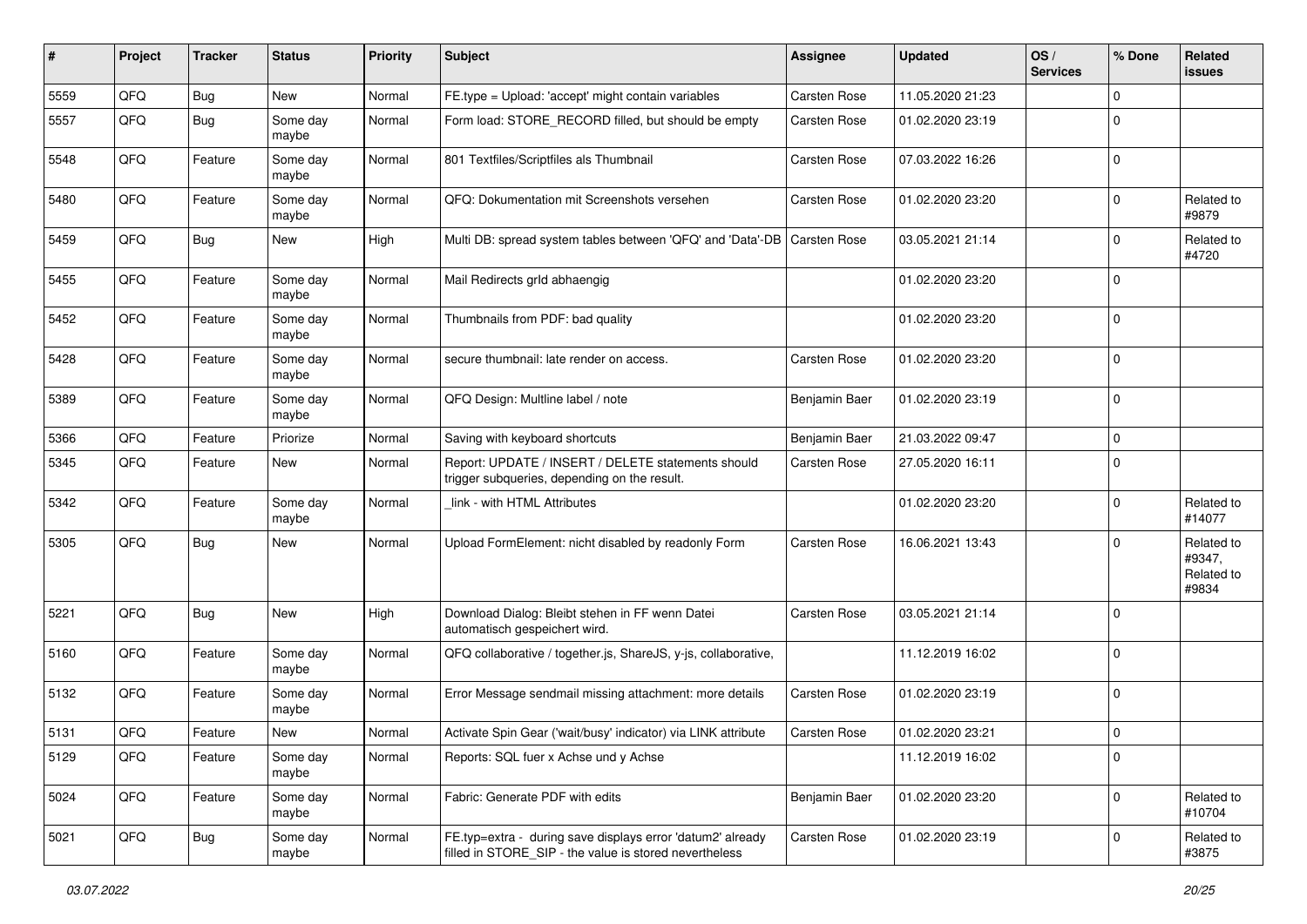| #    | Project | <b>Tracker</b> | <b>Status</b>     | <b>Priority</b> | Subject                                                                                                                                                       | <b>Assignee</b> | <b>Updated</b>   | OS/<br><b>Services</b> | % Done      | Related<br><b>issues</b>                       |
|------|---------|----------------|-------------------|-----------------|---------------------------------------------------------------------------------------------------------------------------------------------------------------|-----------------|------------------|------------------------|-------------|------------------------------------------------|
| 4974 | QFQ     | Feature        | Some day<br>maybe | Normal          | Long polling - inform all listening clients of changes                                                                                                        |                 | 11.12.2019 16:02 |                        | $\Omega$    |                                                |
| 4956 | QFQ     | Feature        | Some day<br>maybe | Normal          | Sendmail: Benutzerdefinierte Headers                                                                                                                          | Carsten Rose    | 11.12.2019 16:02 |                        | $\mathbf 0$ |                                                |
| 4872 | QFQ     | Feature        | Some day<br>maybe | Normal          | Fields of Typo3 page available in STORE_TYPO3                                                                                                                 | Carsten Rose    | 01.02.2020 23:19 |                        | $\mathbf 0$ |                                                |
| 4869 | QFQ     | Feature        | Some day<br>maybe | Normal          | Dynamic Update (show, hide, readonly?, required?) for<br><b>Template Group Elements</b>                                                                       | Carsten Rose    | 01.02.2020 23:19 |                        | $\mathbf 0$ | Related to<br>#4865                            |
| 4839 | QFQ     | Feature        | Some day<br>maybe | Normal          | qfq-handle in <head> Abschnitt</head>                                                                                                                         | Carsten Rose    | 11.12.2019 16:02 |                        | $\mathbf 0$ |                                                |
| 4816 | QFQ     | Feature        | Some day<br>maybe | Normal          | Templates for QFQ Reports (Tables, Radios, )                                                                                                                  |                 | 01.02.2020 23:20 |                        | $\mathbf 0$ |                                                |
| 4771 | QFQ     | Bug            | Some day<br>maybe | Normal          | gfg: select-down-values empty after save (edit-form for<br>program administrators)                                                                            | Carsten Rose    | 01.02.2020 23:20 |                        | $\Omega$    | Related to<br>#4549, Has<br>duplicate<br>#4282 |
| 4757 | QFQ     | Feature        | Some day<br>maybe | Normal          | Test subrecord: download links ok? Links ok?                                                                                                                  | Carsten Rose    | 01.02.2020 23:20 |                        | $\mathbf 0$ |                                                |
| 4756 | QFQ     | Bug            | New               | Normal          | Form dirty even nothing changes                                                                                                                               | Carsten Rose    | 11.12.2019 16:16 |                        | $\mathbf 0$ |                                                |
| 4719 | QFQ     | Feature        | Some day<br>maybe | Normal          | Custom Message in Client in case of 'Browser tab close,<br>modification will be lost'                                                                         |                 | 01.02.2020 23:20 |                        | $\mathbf 0$ |                                                |
| 4659 | QFQ     | Bug            | Some day<br>maybe | Normal          | infoButtonExtra                                                                                                                                               | Carsten Rose    | 01.02.2020 23:20 |                        | $\mathbf 0$ |                                                |
| 4652 | QFQ     | Feature        | Some day<br>maybe | Normal          | UZH CD: Weiterleitung auf benutzerdefinierte 403/404 Seite                                                                                                    | Carsten Rose    | 01.02.2020 23:20 |                        | $\mathbf 0$ |                                                |
| 4651 | QFQ     | Bug            | Some day<br>maybe | Normal          | "Loading document" Modal wird angezeigt bei uzhcd type=2<br>Ansicht                                                                                           | Carsten Rose    | 01.02.2020 23:20 |                        | $\mathbf 0$ |                                                |
| 4650 | QFQ     | Feature        | Some day<br>maybe | Normal          | Convert html to doc/rtf                                                                                                                                       | Carsten Rose    | 01.02.2020 23:20 |                        | $\mathbf 0$ | Related to<br>#10704                           |
| 4640 | QFQ     | Feature        | Some day<br>maybe | Normal          | Rename System Forms                                                                                                                                           |                 | 01.02.2020 23:20 |                        | $\Omega$    |                                                |
| 4627 | QFQ     | Feature        | Some day<br>maybe | Normal          | dbupdate: all tables - check 'create', 'modified' if it is possible<br>to change to default 'CURRENT_TIMESTAMP' and modified<br>'ON UPDATE CURRENT_TIMESTAMP' |                 | 01.02.2020 23:20 |                        | $\mathbf 0$ |                                                |
| 4626 | QFQ     | Feature        | Some day<br>maybe | Normal          | Mobile View: 'classBody=qfq-form-right' makes no sense                                                                                                        |                 | 01.02.2020 23:20 |                        | $\mathbf 0$ |                                                |
| 4606 | QFQ     | Feature        | Some day<br>maybe | Normal          | link: qualifier to render bootstrap button                                                                                                                    | Carsten Rose    | 01.02.2020 23:19 |                        | $\mathbf 0$ |                                                |
| 4583 | QFQ     | <b>Bug</b>     | Some day<br>maybe | Normal          | Dynamic Update bei TypeAhead Feldern                                                                                                                          | Carsten Rose    | 01.02.2020 23:19 |                        | $\mathbf 0$ |                                                |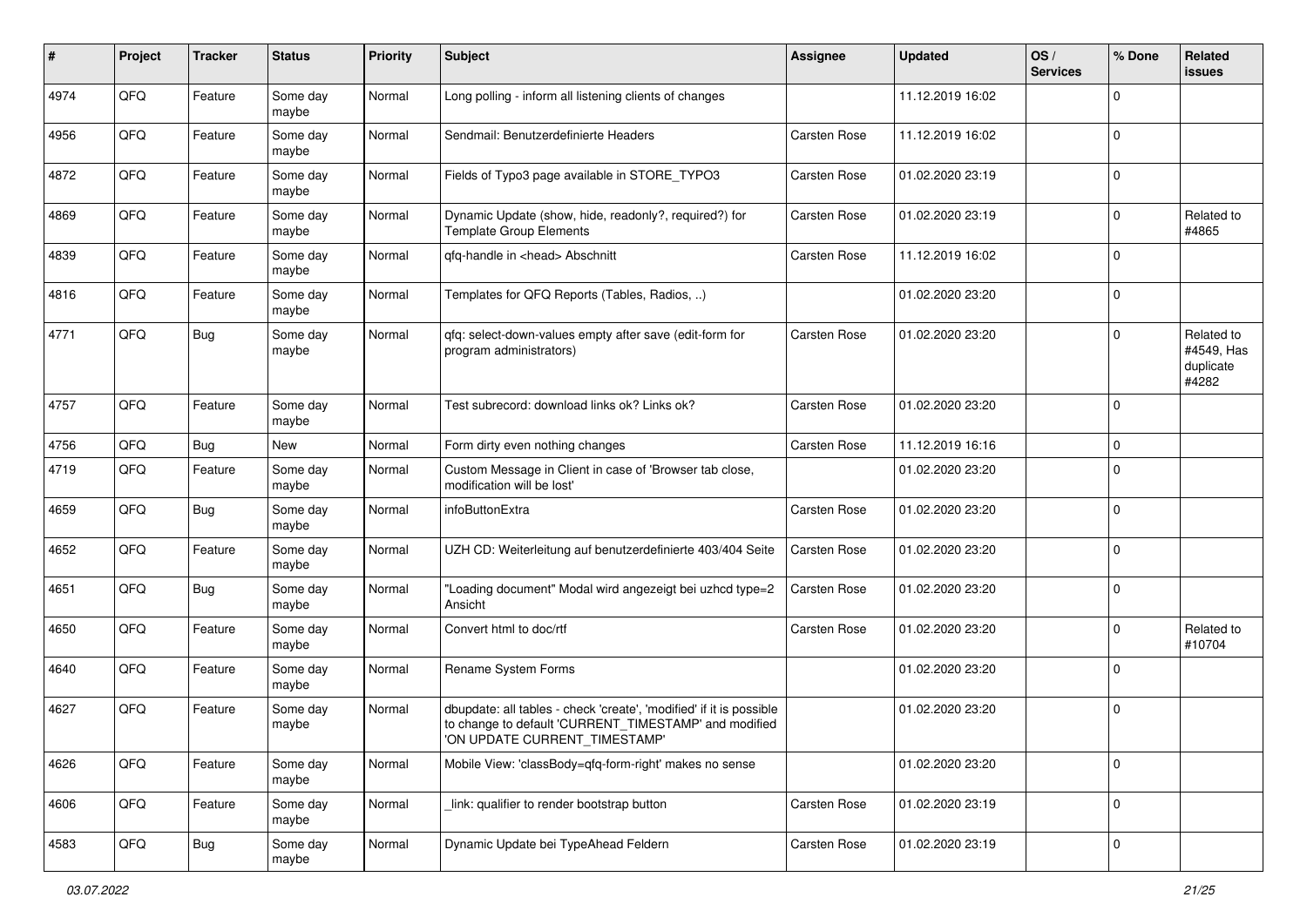| #    | Project | <b>Tracker</b> | <b>Status</b>     | <b>Priority</b> | <b>Subject</b>                                                                                         | Assignee      | <b>Updated</b>   | OS/<br><b>Services</b> | % Done              | Related<br><b>issues</b>                    |
|------|---------|----------------|-------------------|-----------------|--------------------------------------------------------------------------------------------------------|---------------|------------------|------------------------|---------------------|---------------------------------------------|
| 4551 | QFQ     | Feature        | Some day<br>maybe | Normal          | Set 'pills' via dynamicUpdate to show/hide/disabled                                                    |               | 01.02.2020 23:20 |                        | $\Omega$            | Related to<br>#3752                         |
| 4549 | QFQ     | Bug            | Some day<br>maybe | Normal          | TemplateGroups: FE.type SELECT loose selected value<br>after save                                      | Carsten Rose  | 01.02.2020 23:20 |                        | $\mathbf 0$         | Related to<br>#4548,<br>Related to<br>#4771 |
| 4546 | QFQ     | Bug            | Some day<br>maybe | Normal          | NH: SIP storage is destroyed                                                                           |               | 01.02.2020 23:20 |                        | $\Omega$            |                                             |
| 4536 | QFQ     | Feature        | Some day<br>maybe | Normal          | FE upload: problem with delete if mutliple uploads an<br>FE.name="                                     |               | 01.02.2020 23:20 |                        | $\mathbf 0$         |                                             |
| 4528 | QFQ     | <b>Bug</b>     | Some day<br>maybe | Normal          | extraButtonLock mit SQLAhead Bug                                                                       | Carsten Rose  | 01.02.2020 23:19 |                        | $\mathbf 0$         |                                             |
| 4457 | QFQ     | Bug            | Priorize          | Normal          | typeahead: pressing return to select an item, saves the form<br>and closes the form.                   | Benjamin Baer | 03.01.2022 08:01 |                        | $\Omega$            | Related to<br>#4398                         |
| 4454 | QFQ     | Bug            | Some day<br>maybe | Normal          | Required Elements: multiple elements in a row - whole row<br>marked if only one input is empty.        | Benjamin Baer | 01.02.2020 23:20 |                        | $\mathbf 0$         |                                             |
| 4446 | QFQ     | Feature        | Some day<br>maybe | Normal          | New FE get same feldContainerId as last modifed FE                                                     |               | 01.02.2020 23:20 |                        | $\mathsf{O}\xspace$ |                                             |
| 4445 | QFQ     | Feature        | Some day<br>maybe | Normal          | template group: Option to simulate fieldset                                                            |               | 28.06.2021 14:11 |                        | $\Omega$            |                                             |
| 4444 | QFQ     | Feature        | Some day<br>maybe | Normal          | FE.type=upload: detect mime type                                                                       |               | 11.12.2019 16:02 |                        | $\mathbf 0$         | Related to<br>#4303                         |
| 4443 | QFQ     | Feature        | Some day<br>maybe | Normal          | Form: multiple secondary tables                                                                        |               | 01.02.2020 23:20 |                        | $\mathbf 0$         |                                             |
| 4442 | QFQ     | Feature        | Some day<br>maybe | Normal          | Special Column Name: _link - new symbol G (Glyph) to<br>choose any available symbol                    |               | 11.12.2019 16:02 |                        | $\mathbf 0$         |                                             |
| 4441 | QFQ     | <b>Bug</b>     | Some day<br>maybe | Normal          | \$_SERVER Vars sollten nur aus dem Store genommen<br>werden - Code entsprechend anpassen.              |               | 11.12.2019 16:02 |                        | $\mathbf 0$         |                                             |
| 4440 | QFQ     | Feature        | Some day<br>maybe | Normal          | Manual.rst: explain how to. expand PHP Session to 4h                                                   |               | 11.12.2019 16:02 |                        | $\mathsf 0$         |                                             |
| 4439 | QFQ     | Feature        | Some day<br>maybe | Normal          | Log: report all actions fired by an FE Element, incl. the<br>original directive (slaveld, sqllnsert, ) |               | 01.02.2020 23:20 |                        | $\Omega$            | Related to<br>#4432,<br>Related to<br>#5458 |
| 4435 | QFQ     | Feature        | Some day<br>maybe | Normal          | Report: striptags - specify allowed tags                                                               |               | 01.02.2020 23:20 |                        | $\mathbf 0$         |                                             |
| 4433 | QFQ     | Feature        | Some day<br>maybe | Normal          | Log when SIP will be destroyed by QFQ for any (security)<br>reason                                     |               | 01.02.2020 23:20 |                        | $\mathbf 0$         | Related to<br>#4432,<br>Related to<br>#5458 |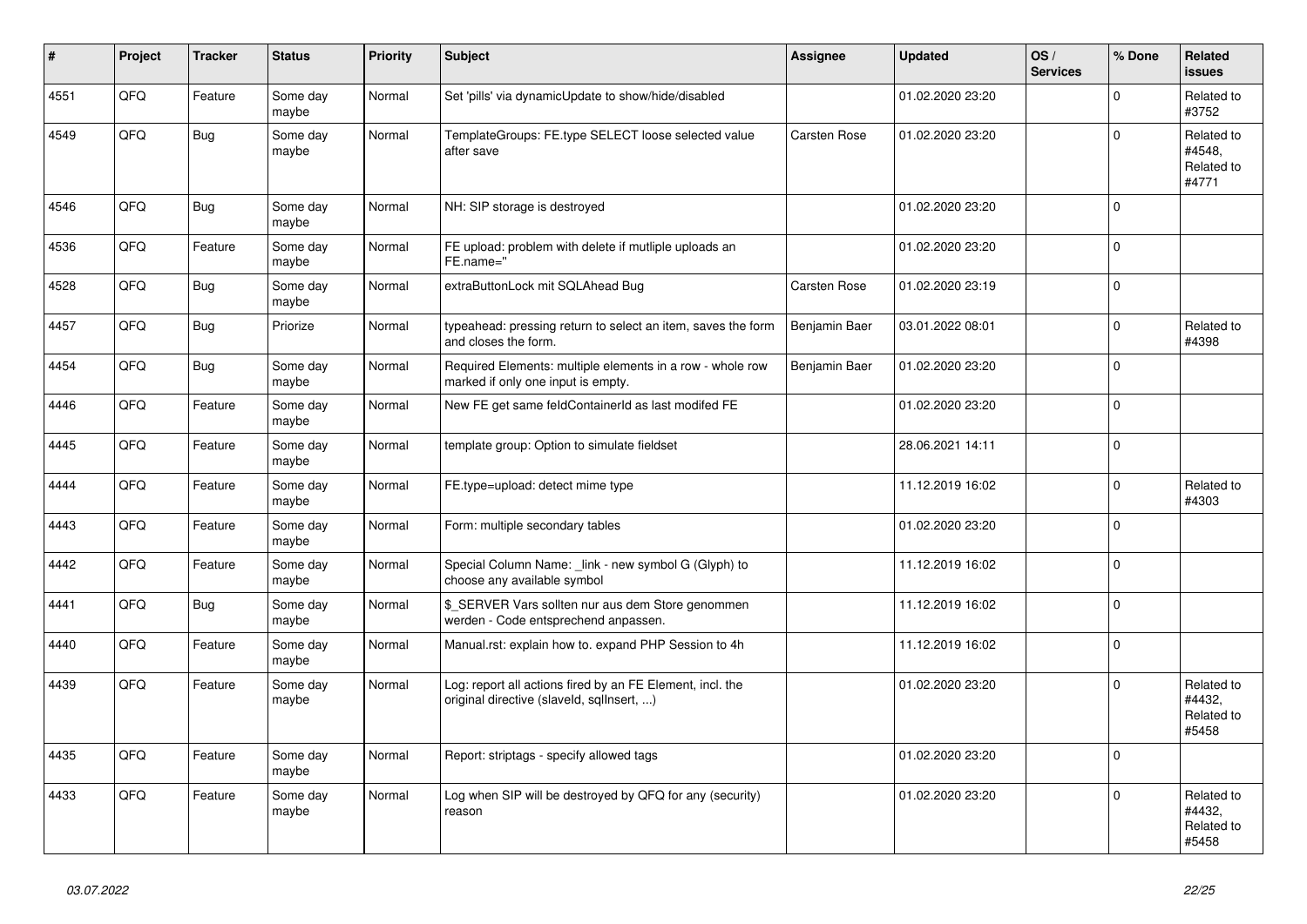| ∦    | Project | <b>Tracker</b> | <b>Status</b>     | <b>Priority</b> | <b>Subject</b>                                                                                                                                           | Assignee            | <b>Updated</b>   | OS/<br><b>Services</b> | % Done              | Related<br><b>issues</b>                    |
|------|---------|----------------|-------------------|-----------------|----------------------------------------------------------------------------------------------------------------------------------------------------------|---------------------|------------------|------------------------|---------------------|---------------------------------------------|
| 4420 | QFQ     | Feature        | Some day<br>maybe | Normal          | Client: Local Storage - store the changes of a form, local in<br>the browser.                                                                            | Benjamin Baer       | 11.12.2019 16:02 |                        | $\mathbf 0$         |                                             |
| 4413 | QFQ     | Feature        | <b>New</b>        | Normal          | fieldset: show/hidden, modeSql, dynamicUpdate                                                                                                            | Carsten Rose        | 09.02.2022 15:19 |                        | $\mathsf{O}\xspace$ |                                             |
| 4398 | QFQ     | <b>Bug</b>     | Some day<br>maybe | Normal          | Typeahead: mouse click in a prefilled input opens a single<br>item dropdown with the current value - click on it seems to<br>set the value, not the key. | Benjamin Baer       | 01.02.2020 23:20 |                        | $\mathbf 0$         | Related to<br>#4457                         |
| 4365 | QFQ     | Feature        | Some day<br>maybe | Normal          | Multi Language: new way of config                                                                                                                        | Carsten Rose        | 01.02.2020 23:20 |                        | $\mathbf 0$         |                                             |
| 4349 | QFQ     | Feature        | Some day<br>maybe | Normal          | link download: downloaded external URL to<br>deliver/concatenate - check mimetipe and handle it correctly                                                | Carsten Rose        | 11.12.2019 16:02 |                        | $\mathbf 0$         |                                             |
| 4343 | QFQ     | Feature        | Some day<br>maybe | Normal          | Link: Classifier to add 'attributes'                                                                                                                     | Carsten Rose        | 01.02.2020 23:20 |                        | $\Omega$            | Related to<br>#14077                        |
| 4330 | QFQ     | Feature        | Some day<br>maybe | Normal          | Error Message: report missing {{ / }} in sqlUpdate, sqlInsert,<br>sqlDelete, sqlAfter, sqlBefore in FE action elements.                                  | Carsten Rose        | 01.02.2020 23:20 |                        | $\Omega$            |                                             |
| 4328 | QFQ     | <b>Bug</b>     | Some day<br>maybe | Normal          | Error Message: Show FE name/number on problems in FE                                                                                                     | Carsten Rose        | 01.02.2020 23:20 |                        | $\mathbf 0$         |                                             |
| 4293 | QFQ     | Bug            | Some day<br>maybe | Normal          | Download broken if token 'd:' is missing - but no error<br>message                                                                                       | Carsten Rose        | 11.12.2019 16:03 |                        | $\Omega$            | Related to<br>#7514                         |
| 4279 | QFQ     | Bug            | Some day<br>maybe | High            | config.linkVars lost                                                                                                                                     | Carsten Rose        | 03.05.2021 21:14 |                        | $\mathbf 0$         |                                             |
| 4259 | QFQ     | Feature        | Some day<br>maybe | Normal          | Instant trigger a cron job                                                                                                                               | Carsten Rose        | 11.12.2019 16:03 |                        | $\pmb{0}$           |                                             |
| 4258 | QFQ     | Feature        | Some day<br>maybe | High            | <b>System Defaults: Forms</b>                                                                                                                            | Carsten Rose        | 03.05.2021 21:14 |                        | $\Omega$            |                                             |
| 4250 | QFQ     | Feature        | <b>New</b>        | Normal          | AutoCron in QFQ via PHP                                                                                                                                  | Carsten Rose        | 01.02.2020 23:21 |                        | $\Omega$            | Related to<br>#3292,<br>Related to<br>#3291 |
| 4197 | QFQ     | Feature        | Some day<br>maybe | Normal          | Unit Test fuer JSON Stream von QuickFormQuery.php ><br>doForm()                                                                                          | Carsten Rose        | 11.12.2019 16:03 |                        | $\mathbf 0$         |                                             |
| 4194 | QFQ     | Feature        | In Progress       | Normal          | Bootstrap 4 ist jetzt offiziel                                                                                                                           |                     | 03.05.2021 20:47 |                        | $\Omega$            | Related to<br>#10114                        |
| 4138 | QFQ     | <b>Bug</b>     | Some day<br>maybe | Normal          | style fehlt                                                                                                                                              |                     | 11.12.2019 16:03 |                        | $\Omega$            |                                             |
| 4122 | QFQ     | Bug            | Some day<br>maybe | Normal          | file: Render Mode hat keinen Effekt                                                                                                                      |                     | 11.12.2019 16:03 |                        | $\mathbf 0$         |                                             |
| 4092 | QFQ     | Bug            | Some day<br>maybe | Normal          | 1) Logging verbessern wann welches FE warum ausgefuehrt<br>wird, 2) Documentation: Best Practice Template Group                                          | <b>Carsten Rose</b> | 01.02.2020 23:19 |                        | $\mathbf 0$         | Related to<br>#3504                         |
| 4082 | QFQ     | Feature        | <b>New</b>        | Normal          | Dynamic Update: modeSql - useful default                                                                                                                 | Carsten Rose        | 01.02.2020 23:22 |                        | $\Omega$            |                                             |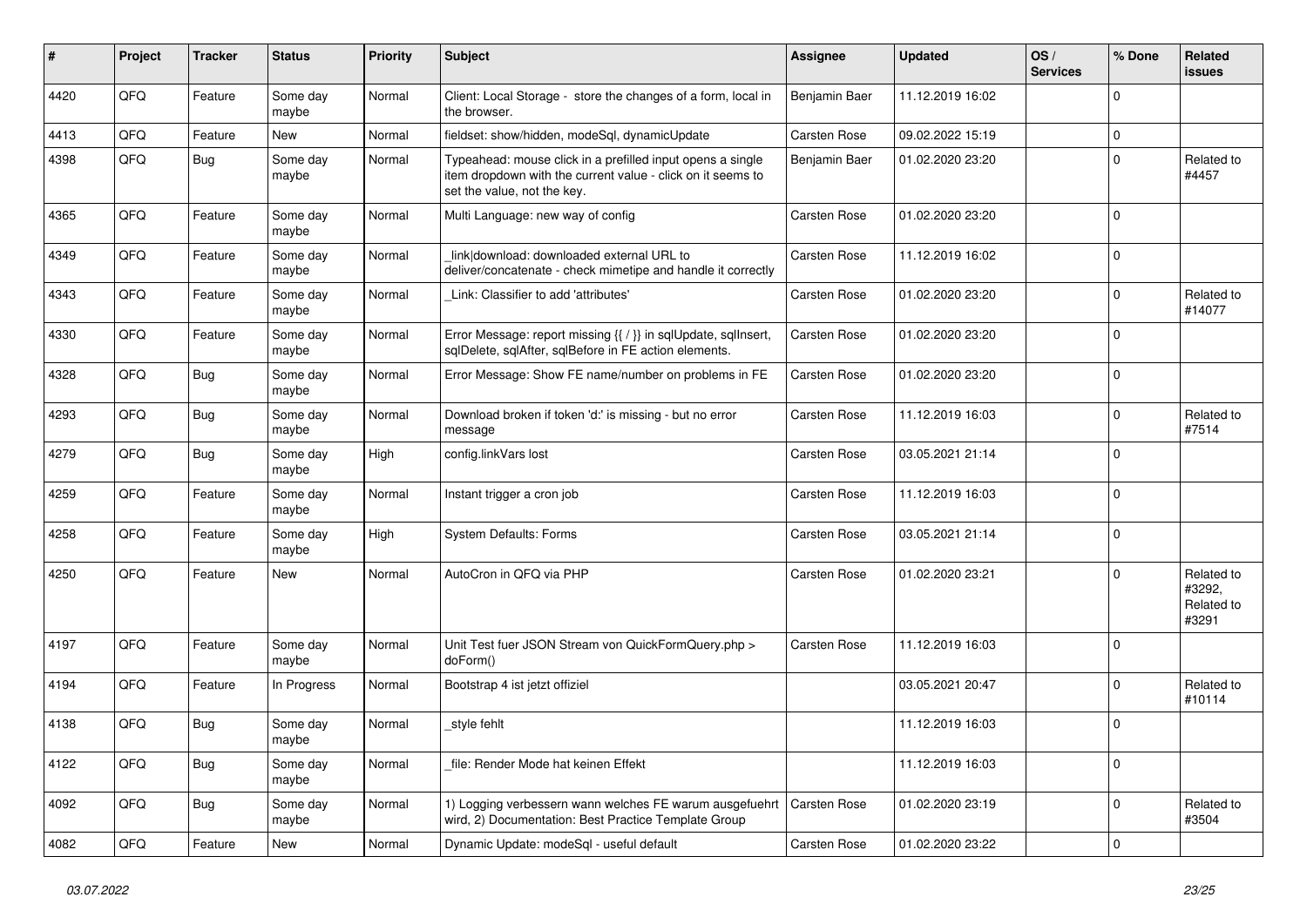| #    | Project | <b>Tracker</b> | <b>Status</b>     | <b>Priority</b> | <b>Subject</b>                                                                                                                                           | <b>Assignee</b> | <b>Updated</b>   | OS/<br><b>Services</b> | % Done      | Related<br><b>issues</b>                    |
|------|---------|----------------|-------------------|-----------------|----------------------------------------------------------------------------------------------------------------------------------------------------------|-----------------|------------------|------------------------|-------------|---------------------------------------------|
| 4050 | QFQ     | Feature        | <b>New</b>        | Normal          | sql.log: 1) FormElement ID which causes a specific action,<br>2) Result in the same row.                                                                 | Carsten Rose    | 15.04.2020 11:35 |                        | $\mathbf 0$ | Related to<br>#5458                         |
| 4027 | QFQ     | Feature        | Some day<br>maybe | Normal          | Missing: orange 'check' / 'bullet'                                                                                                                       |                 | 11.12.2019 16:03 |                        | $\mathbf 0$ |                                             |
| 4026 | QFQ     | Feature        | Some day<br>maybe | Normal          | sglLog.sgl: log number of FE.id                                                                                                                          | Carsten Rose    | 11.12.2019 16:03 |                        | $\Omega$    | Related to<br>#5458                         |
| 4023 | QFQ     | Feature        | New               | Normal          | prepared statements - FE action: salveld, sqllnsert,<br>sqlUpdate, sqlDelete, sqlBefore, sqlAfter                                                        | Carsten Rose    | 11.12.2019 16:15 |                        | $\Omega$    |                                             |
| 4018 | QFQ     | Feature        | New               | Normal          | typeahead: long query parameter / answer triggers 'Attack<br>detected' and purges current SIP storage.                                                   | Carsten Rose    | 29.06.2022 22:46 |                        | $\Omega$    | Related to<br>#9077                         |
| 4008 | QFQ     | Bug            | Some day<br>maybe | Normal          | FormElemen.type=sendmail: wrong 'TO' if 'real<br>name <rea@mail.to>' is used</rea@mail.to>                                                               | Carsten Rose    | 11.12.2019 16:03 |                        | $\Omega$    |                                             |
| 3991 | QFQ     | Feature        | Some day<br>maybe | Normal          | report: Columnname ' skipWrap' skips 'fbeg', 'fend'                                                                                                      | Carsten Rose    | 11.12.2019 16:03 |                        | $\Omega$    |                                             |
| 3990 | QFQ     | Feature        | Some day<br>maybe | High            | custom class definition: add space automatically                                                                                                         | Carsten Rose    | 03.05.2021 21:14 |                        | $\mathbf 0$ |                                             |
| 3967 | QFQ     | Feature        | Some day<br>maybe | High            | Report: Checkbox, Radio, Dropdown, Input welches ohne<br>Submit funktioniert - 'Inline-Form'                                                             | Carsten Rose    | 03.05.2021 21:14 |                        | $\mathbf 0$ |                                             |
| 3947 | QFQ     | Feature        | Some day<br>maybe | Normal          | Attack detectect: logout current user                                                                                                                    | Carsten Rose    | 11.12.2019 16:03 |                        | $\Omega$    | Related to<br>#5458,<br>Related to<br>#6299 |
| 3942 | QFQ     | Feature        | Some day<br>maybe | Normal          | Action Elemente: neu generierte IDs via FE weitergeben                                                                                                   | Carsten Rose    | 11.12.2019 16:03 |                        | $\Omega$    | Related to<br>#3941                         |
| 3941 | QFQ     | Feature        | Some day<br>maybe | Normal          | sqlAfter: es sollten mehrere moeglich sein                                                                                                               | Carsten Rose    | 11.12.2019 16:03 |                        | $\Omega$    | Related to<br>#3942                         |
| 3905 | QFQ     | Feature        | Some day<br>maybe | Normal          | Documentation: Best Practice anhand eines Online<br>Bewerbungstools                                                                                      | Carsten Rose    | 11.12.2019 16:03 |                        | $\Omega$    |                                             |
| 3900 | QFQ     | Feature        | Some day<br>maybe | Normal          | Extend documentation of 'Copy / Paste'                                                                                                                   | Carsten Rose    | 11.12.2019 16:03 |                        | $\Omega$    | Related to<br>#3899                         |
| 3895 | QFQ     | Bug            | Some day<br>maybe | Normal          | typeahead pedantic: on lehrkredit Idap webpass - if only one<br>person is in dropdown, such person can't be selected                                     | Carsten Rose    | 11.12.2019 16:03 |                        | $\mathbf 0$ |                                             |
| 3882 | QFQ     | Bug            | Some day<br>maybe | Normal          | templateGroup: disable 'add' if limit is reached - funktioniert<br>nicht wenn bereits records existierten                                                | Carsten Rose    | 11.12.2019 16:03 |                        | $\Omega$    |                                             |
| 3880 | QFQ     | Feature        | Some day<br>maybe | Normal          | Form 'Form': anlegen einer Tabelle                                                                                                                       |                 | 14.01.2021 10:12 |                        | $\Omega$    |                                             |
| 3879 | QFQ     | Feature        | Some day<br>maybe | Normal          | Form 'FormElement': Beim Feld 'name' rechts in der Notiz<br>einen Link einblenden - a) aktuelle Definition anzeigen, b)<br>Spalte in der Tabelle anlegen |                 | 11.12.2019 16:03 |                        | $\mathbf 0$ |                                             |